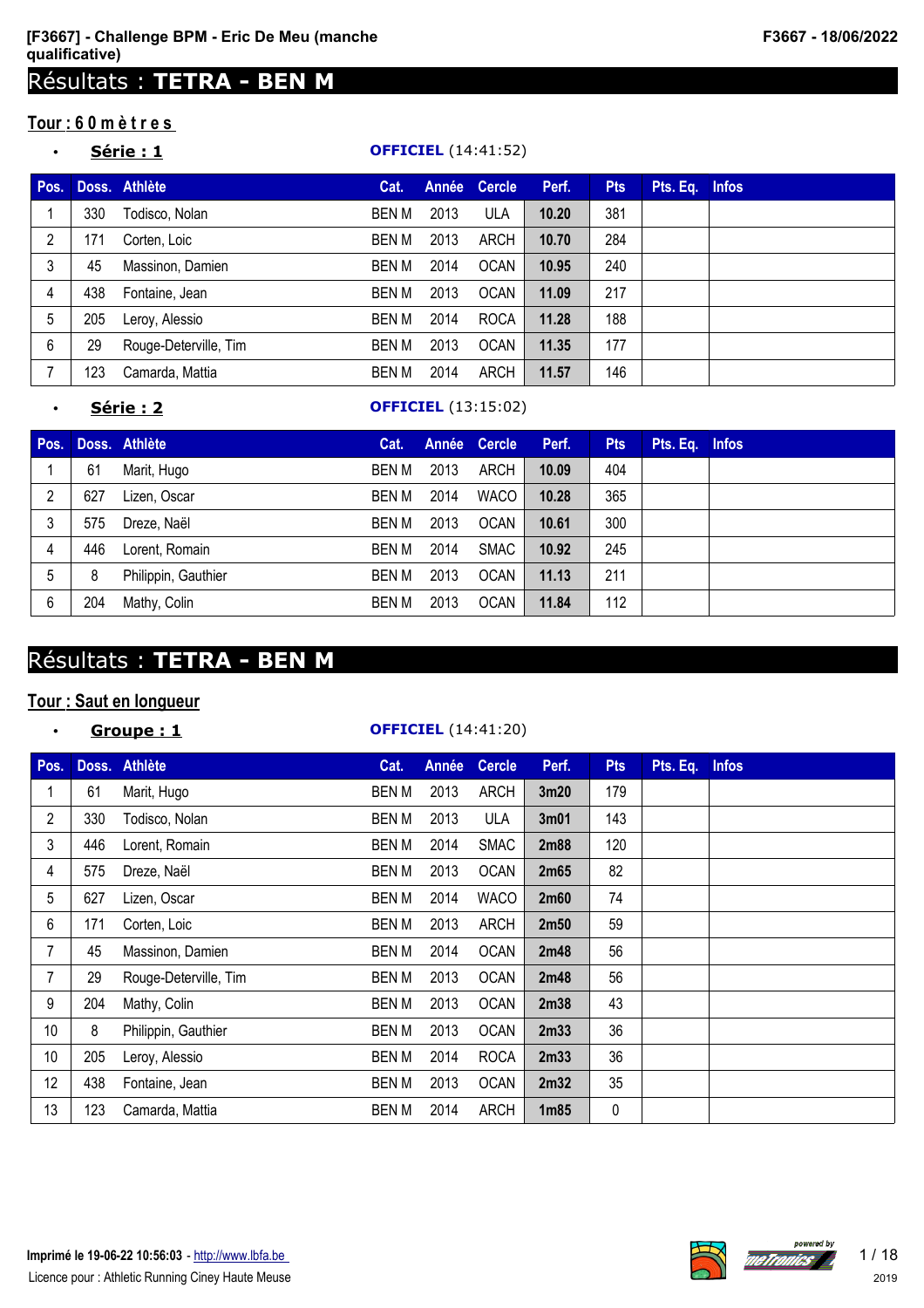# Résultats : **TETRA - BEN M**

# **Tour : Lancer du poids 1,000kg**

|  | F3667 - 18/06/2022 |
|--|--------------------|
|--|--------------------|

| $\bullet$      |     | Groupe: 1             |              |              | <b>OFFICIEL</b> (14:02:14) |                  |            |          |              |
|----------------|-----|-----------------------|--------------|--------------|----------------------------|------------------|------------|----------|--------------|
| Pos.           |     | Doss. Athlète         | Cat.         | <b>Année</b> | <b>Cercle</b>              | Perf.            | <b>Pts</b> | Pts. Eq. | <b>Infos</b> |
|                | 61  | Marit, Hugo           | <b>BENM</b>  | 2013         | <b>ARCH</b>                | 7 <sub>m32</sub> | 368        |          |              |
| $\overline{c}$ | 205 | Leroy, Alessio        | <b>BEN M</b> | 2014         | <b>ROCA</b>                | 6m82             | 335        |          |              |
| 3              | 446 | Lorent, Romain        | <b>BENM</b>  | 2014         | <b>SMAC</b>                | 6 <sub>m03</sub> | 283        |          |              |
| 4              | 45  | Massinon, Damien      | BEN M        | 2014         | <b>OCAN</b>                | 5m44             | 244        |          |              |
| 5              | 438 | Fontaine, Jean        | <b>BENM</b>  | 2013         | <b>OCAN</b>                | 5m11             | 223        |          |              |
| 6              | 123 | Camarda, Mattia       | BEN M        | 2014         | ARCH                       | 5 <sub>m05</sub> | 219        |          |              |
| 7              | 29  | Rouge-Deterville, Tim | <b>BENM</b>  | 2013         | <b>OCAN</b>                | 4m81             | 203        |          |              |
| 8              | 627 | Lizen, Oscar          | <b>BENM</b>  | 2014         | <b>WACO</b>                | 4m70             | 196        |          |              |
| 9              | 330 | Todisco, Nolan        | <b>BENM</b>  | 2013         | <b>ULA</b>                 | 4m61             | 190        |          |              |
| 10             | 575 | Dreze, Naël           | <b>BEN M</b> | 2013         | <b>OCAN</b>                | 4m59             | 189        |          |              |
| 11             | 171 | Corten, Loic          | <b>BENM</b>  | 2013         | <b>ARCH</b>                | 4m50             | 183        |          |              |
| 12             | 204 | Mathy, Colin          | <b>BEN M</b> | 2013         | <b>OCAN</b>                | 4m21             | 165        |          |              |
| 13             | 8   | Philippin, Gauthier   | <b>BEN M</b> | 2013         | <b>OCAN</b>                | 3m92             | 146        |          |              |

# Résultats : **TETRA - BEN M**

## **Tour : 600 mètres**

| $\bullet$       |     | Série : 1             |              |       | <b>OFFICIEL</b> (15:46:43) |            |             |          |              |
|-----------------|-----|-----------------------|--------------|-------|----------------------------|------------|-------------|----------|--------------|
| Pos.            |     | Doss. Athlète         | Cat.         | Année | <b>Cercle</b>              | Perf.      | <b>Pts</b>  | Pts. Eq. | <b>Infos</b> |
|                 | 627 | Lizen, Oscar          | <b>BENM</b>  | 2014  | <b>WACO</b>                | 2:11.15    | 409         |          |              |
| $\overline{2}$  | 8   | Philippin, Gauthier   | <b>BENM</b>  | 2013  | <b>OCAN</b>                | 2:11.20    | 408         |          |              |
| 3               | 330 | Todisco, Nolan        | <b>BENM</b>  | 2013  | ULA                        | 2:16.56    | 342         |          |              |
| 4               | 575 | Dreze, Naël           | <b>BENM</b>  | 2013  | <b>OCAN</b>                | 2:21.81    | 282         |          |              |
| 5               | 446 | Lorent, Romain        | <b>BENM</b>  | 2014  | <b>SMAC</b>                | 2:22.41    | 275         |          |              |
| 6               | 438 | Fontaine, Jean        | <b>BENM</b>  | 2013  | <b>OCAN</b>                | 2:22.51    | 274         |          |              |
| $\overline{7}$  | 171 | Corten, Loic          | <b>BENM</b>  | 2013  | <b>ARCH</b>                | 2:24.46    | 254         |          |              |
| 8               | 204 | Mathy, Colin          | <b>BENM</b>  | 2013  | <b>OCAN</b>                | 2:27.46    | 224         |          |              |
| 9               | 45  | Massinon, Damien      | <b>BEN M</b> | 2014  | <b>OCAN</b>                | 2:29.40    | 205         |          |              |
| 10 <sup>1</sup> | 205 | Leroy, Alessio        | <b>BENM</b>  | 2014  | <b>ROCA</b>                | 2:30.29    | 197         |          |              |
| 11              | 29  | Rouge-Deterville, Tim | <b>BENM</b>  | 2013  | <b>OCAN</b>                | 2:35.16    | 154         |          |              |
|                 | 61  | Marit, Hugo           | <b>BENM</b>  | 2013  | <b>ARCH</b>                | <b>DNF</b> | $\mathbf 0$ |          |              |
|                 | 123 | Camarda, Mattia       | <b>BENM</b>  | 2014  | <b>ARCH</b>                | <b>DNS</b> | 0           |          |              |



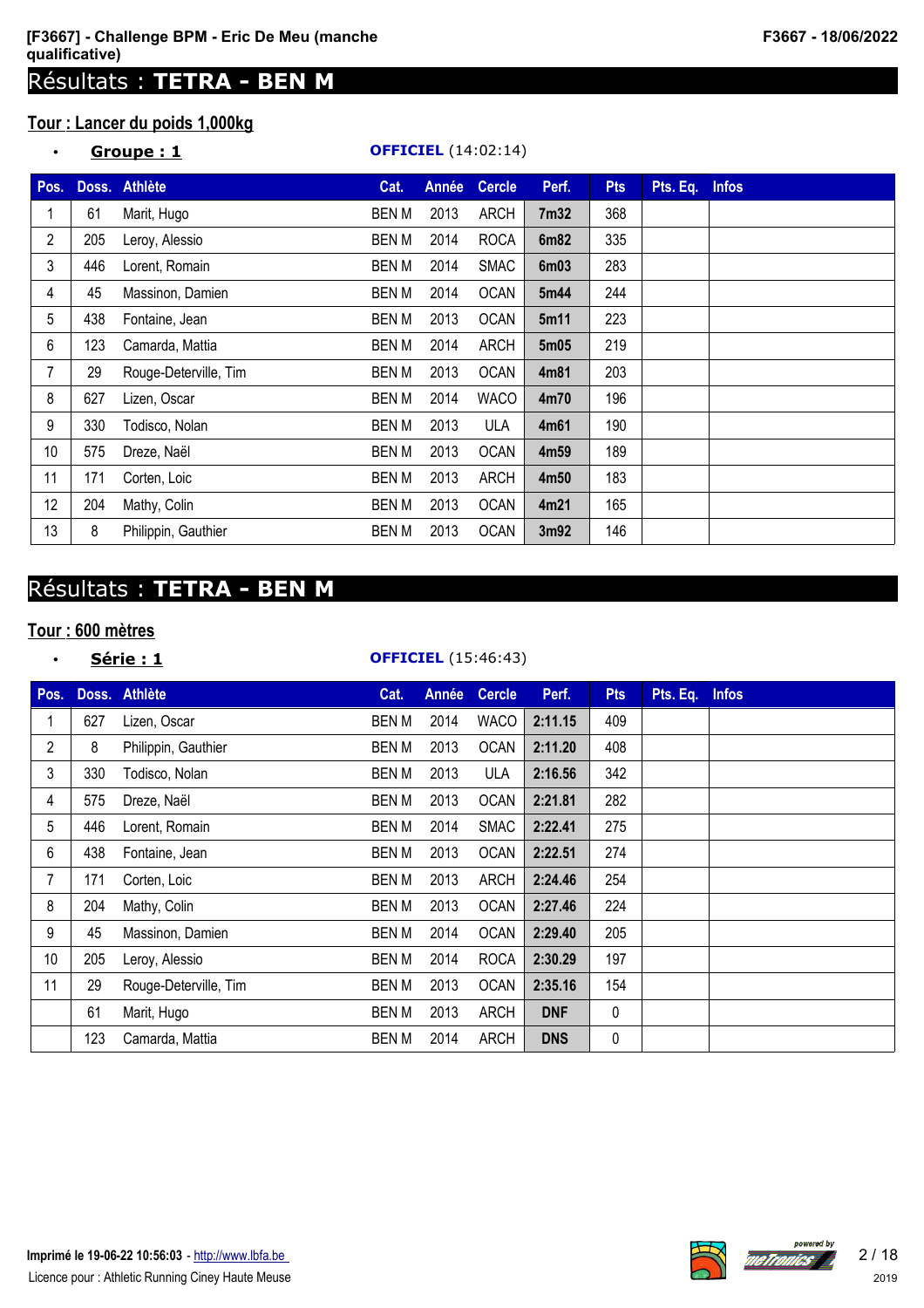# Résultats : **TETRA - BEN F**

## **Tour : 60 mètres**

## • **Série : 1 OFFICIEL** (13:14:42)

| Pos. |      | Doss. Athlète     | Cat.        |      | Année Cercle | Perf. | <b>Pts</b> | Pts. Eq. Infos |  |
|------|------|-------------------|-------------|------|--------------|-------|------------|----------------|--|
|      | 2465 | Bouhy, Léna       | <b>BENF</b> | 2013 | <b>SMAC</b>  | 9.86  | 454        |                |  |
| 2    | 2149 | Crevits, Blanche  | <b>BENF</b> | 2013 | ARCH         | 10.13 | 396        |                |  |
| 3    | 2216 | Morimont, Marilou | <b>BENF</b> | 2013 | ARCH         | 10.54 | 314        |                |  |
| 4    | 2213 | Mahy, Marion      | <b>BENF</b> | 2013 | ARCH         | 10.61 | 300        |                |  |
| 5    | 2151 | Rodriguez, Yelina | <b>BENF</b> | 2013 | ARCH         | 11.23 | 195        |                |  |
| 6    | 2145 | Didion, Lya       | <b>BENF</b> | 2013 | <b>ARCH</b>  | 11.36 | 176        |                |  |
|      | 2215 | Hensenne, Lily    | <b>BENF</b> | 2013 | <b>ARCH</b>  | 11.84 | 112        |                |  |
| 8    | 2194 | Vervier, Lola     | BEN F       | 2014 | ARCH         | 13.23 | 5          |                |  |

# • **Série : 2 OFFICIEL** (13:14:42)

| Pos. |      | Doss. Athlète       | Cat.         |      | Année Cercle | Perf. | <b>Pts</b> | Pts. Eq. Infos |  |
|------|------|---------------------|--------------|------|--------------|-------|------------|----------------|--|
|      | 2198 | Romainville, Romane | <b>BENF</b>  | 2013 | <b>SMAC</b>  | 10.71 | 282        |                |  |
| 2    | 2487 | Grams, Alice        | <b>BENF</b>  | 2013 | <b>RFCL</b>  | 10.82 | 263        |                |  |
| 3    | 2191 | Fripiat, Hortense   | <b>BEN F</b> | 2014 | ARCH         | 11.25 | 192        |                |  |
| 4    | 2219 | Gillain, Marion     | <b>BEN F</b> | 2013 | ARCH         | 11.60 | 142        |                |  |
| 5    | 2143 | Coppe, Caroline     | <b>BENF</b>  | 2013 | ARCH         | 11.65 | 136        |                |  |
| 6    | 2127 | Philippin, Céline   | <b>BENF</b>  | 2014 | <b>OCAN</b>  | 12.30 | 63         |                |  |
|      | 2220 | Cellier, Lou        | <b>BEN F</b> | 2013 | ARCH         | 12.37 | 57         |                |  |

# Résultats : **TETRA - BEN F**

## **Tour : Saut en longueur**

## • **Groupe : 1 OFFICIEL** (14:02:40)

| Pos. |      | Doss. Athlète       | Cat.        | Année | <b>Cercle</b> | Perf.             | <b>Pts</b> | Pts. Eq. | <b>Infos</b> |
|------|------|---------------------|-------------|-------|---------------|-------------------|------------|----------|--------------|
| 1    | 2198 | Romainville, Romane | BEN F       | 2013  | <b>SMAC</b>   | 3 <sub>m30</sub>  | 199        |          |              |
| 2    | 2465 | Bouhy, Léna         | <b>BENF</b> | 2013  | <b>SMAC</b>   | 3 <sub>m05</sub>  | 151        |          |              |
| 3    | 2149 | Crevits, Blanche    | <b>BENF</b> | 2013  | <b>ARCH</b>   | 2m80              | 106        |          |              |
| 4    | 2145 | Didion, Lya         | <b>BENF</b> | 2013  | <b>ARCH</b>   | 2m77              | 101        |          |              |
| 5    | 2213 | Mahy, Marion        | <b>BENF</b> | 2013  | <b>ARCH</b>   | 2m60              | 74         |          |              |
| 6    | 2220 | Cellier, Lou        | <b>BENF</b> | 2013  | <b>ARCH</b>   | 2m27              | 29         |          |              |
| 6    | 2143 | Coppe, Caroline     | <b>BENF</b> | 2013  | <b>ARCH</b>   | 2m27              | 29         |          |              |
| 8    | 2487 | Grams, Alice        | <b>BENF</b> | 2013  | <b>RFCL</b>   | 2m21              | 22         |          |              |
| 9    | 2219 | Gillain, Marion     | <b>BENF</b> | 2013  | <b>ARCH</b>   | 2m15              | 16         |          |              |
| 10   | 2215 | Hensenne, Lily      | <b>BENF</b> | 2013  | <b>ARCH</b>   | 2m12              | 13         |          |              |
| 11   | 2151 | Rodriguez, Yelina   | <b>BENF</b> | 2013  | <b>ARCH</b>   | 2m11              | 12         |          |              |
| 11   | 2127 | Philippin, Céline   | <b>BENF</b> | 2014  | <b>OCAN</b>   | 2m11              | 12         |          |              |
| 13   | 2194 | Vervier, Lola       | <b>BENF</b> | 2014  | <b>ARCH</b>   | 1 <sub>m91</sub>  | 0          |          |              |
| 14   | 2191 | Fripiat, Hortense   | <b>BENF</b> | 2014  | <b>ARCH</b>   | 1 <sub>m</sub> 75 | 0          |          |              |



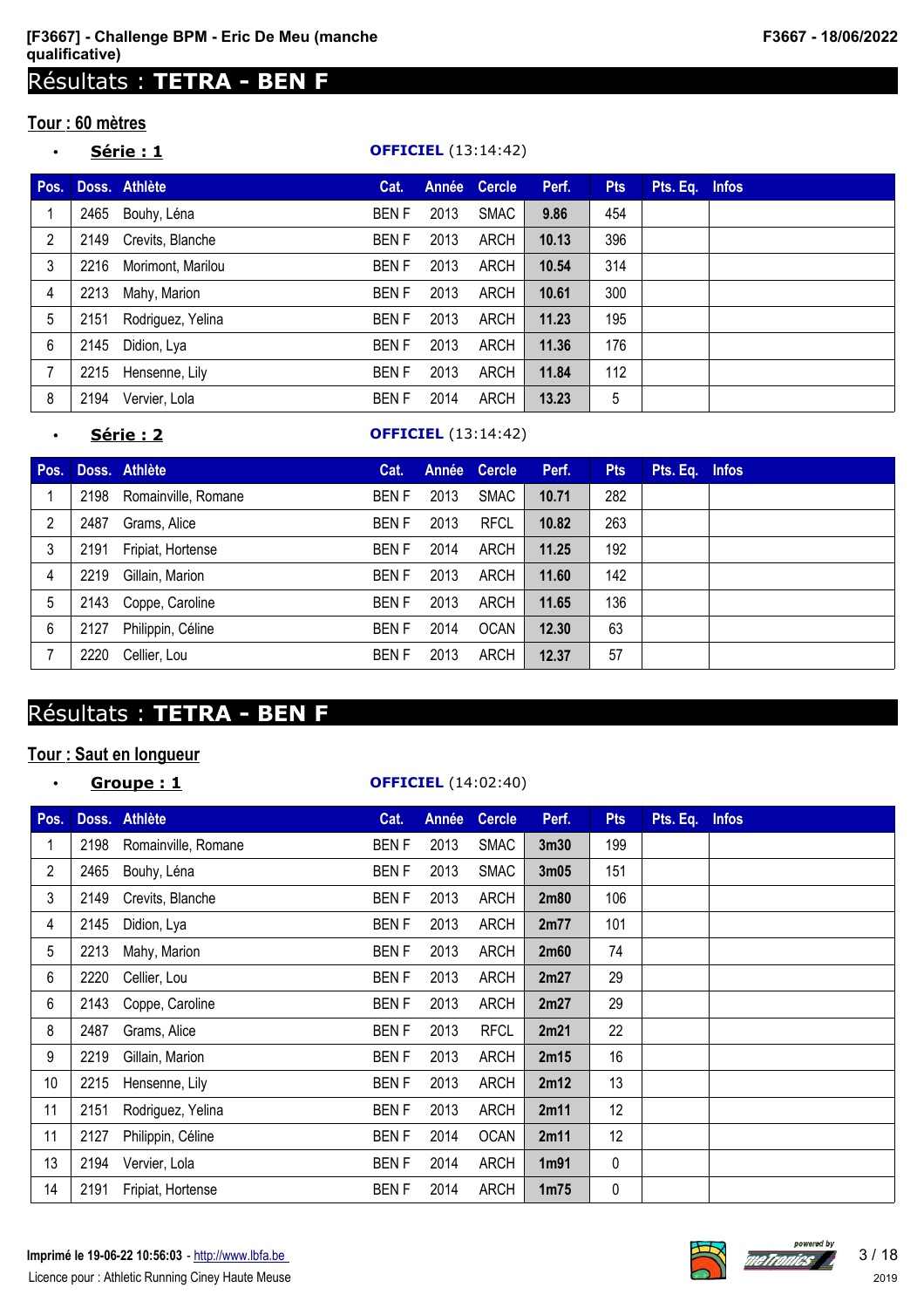| Pos. |      | Doss. Athlète     | Cat.  |      | Année Cercle | Perf.     | <b>Pts</b> | Pts. Eq. Infos |  |
|------|------|-------------------|-------|------|--------------|-----------|------------|----------------|--|
|      | 2216 | Morimont, Marilou | BEN F | 2013 | ARCH         | <b>NM</b> |            |                |  |

# Résultats : **TETRA - BEN F**

# **Tour : Balle de hockey**

| $\bullet$       |      | <u>Groupe : 1</u>   |             |       | <b>OFFICIEL</b> (15:11:25) |              |            |          |              |
|-----------------|------|---------------------|-------------|-------|----------------------------|--------------|------------|----------|--------------|
| Pos.            |      | Doss. Athlète       | Cat.        | Année | <b>Cercle</b>              | Perf.        | <b>Pts</b> | Pts. Eq. | <b>Infos</b> |
| 1               | 2145 | Didion, Lya         | <b>BENF</b> | 2013  | <b>ARCH</b>                | <b>18m68</b> | 135        |          |              |
| $\overline{2}$  | 2465 | Bouhy, Léna         | <b>BENF</b> | 2013  | <b>SMAC</b>                | 15m42        | 94         |          |              |
| 3               | 2216 | Morimont, Marilou   | <b>BENF</b> | 2013  | <b>ARCH</b>                | 15m18        | 91         |          |              |
| 4               | 2487 | Grams, Alice        | <b>BENF</b> | 2013  | <b>RFCL</b>                | 14m98        | 89         |          |              |
| 5               | 2149 | Crevits, Blanche    | <b>BENF</b> | 2013  | <b>ARCH</b>                | 14m14        | 78         |          |              |
| 6               | 2215 | Hensenne, Lily      | <b>BENF</b> | 2013  | <b>ARCH</b>                | 13m82        | 74         |          |              |
| 7               | 2151 | Rodriguez, Yelina   | <b>BENF</b> | 2013  | <b>ARCH</b>                | 11m26        | 43         |          |              |
| 8               | 2198 | Romainville, Romane | <b>BENF</b> | 2013  | <b>SMAC</b>                | 11m18        | 42         |          |              |
| 9               | 2127 | Philippin, Céline   | <b>BENF</b> | 2014  | <b>OCAN</b>                | 10m96        | 39         |          |              |
| 10 <sup>1</sup> | 2143 | Coppe, Caroline     | <b>BENF</b> | 2013  | <b>ARCH</b>                | 10m92        | 39         |          |              |
| 11              | 2220 | Cellier, Lou        | <b>BENF</b> | 2013  | <b>ARCH</b>                | 10m82        | 38         |          |              |
| 12              | 2213 | Mahy, Marion        | <b>BENF</b> | 2013  | <b>ARCH</b>                | 10m02        | 28         |          |              |
| 13              | 2191 | Fripiat, Hortense   | <b>BENF</b> | 2014  | <b>ARCH</b>                | 8m90         | 15         |          |              |
| 14              | 2194 | Vervier, Lola       | <b>BENF</b> | 2014  | <b>ARCH</b>                | 8m46         | 10         |          |              |
| 15              | 2219 | Gillain, Marion     | <b>BENF</b> | 2013  | <b>ARCH</b>                | 7m94         | 4          |          |              |

# Résultats : **TETRA - BEN F**

# **Tour : 600 mètres**

#### • **Série : 1 OFFICIEL** (15:54:31)

| Pos.           |      | Doss. Athlète       | Cat.        | Année | <b>Cercle</b> | Perf.   | <b>Pts</b> | Pts. Eq. Infos |  |
|----------------|------|---------------------|-------------|-------|---------------|---------|------------|----------------|--|
| 1              | 2198 | Romainville, Romane | <b>BENF</b> | 2013  | <b>SMAC</b>   | 2:16.30 | 345        |                |  |
| $\overline{2}$ | 2149 | Crevits, Blanche    | <b>BENF</b> | 2013  | <b>ARCH</b>   | 2:17.83 | 327        |                |  |
| 3              | 2465 | Bouhy, Léna         | <b>BENF</b> | 2013  | <b>SMAC</b>   | 2:19.89 | 303        |                |  |
| 4              | 2213 | Mahy, Marion        | <b>BENF</b> | 2013  | <b>ARCH</b>   | 2:22.03 | 280        |                |  |
| 5              | 2216 | Morimont, Marilou   | <b>BENF</b> | 2013  | ARCH          | 2:24.63 | 252        |                |  |
| 6              | 2215 | Hensenne, Lily      | <b>BENF</b> | 2013  | <b>ARCH</b>   | 2:29.51 | 204        |                |  |
| 7              | 2127 | Philippin, Céline   | <b>BENF</b> | 2014  | <b>OCAN</b>   | 2:34.50 | 160        |                |  |
| 8              | 2145 | Didion, Lya         | <b>BENF</b> | 2013  | <b>ARCH</b>   | 2:37.00 | 140        |                |  |
| 9              | 2487 | Grams, Alice        | <b>BENF</b> | 2013  | <b>RFCL</b>   | 2:37.27 | 137        |                |  |
| 10             | 2191 | Fripiat, Hortense   | <b>BENF</b> | 2014  | <b>ARCH</b>   | 2:37.84 | 133        |                |  |
| 11             | 2143 | Coppe, Caroline     | <b>BENF</b> | 2013  | <b>ARCH</b>   | 2:41.49 | 106        |                |  |
| 12             | 2219 | Gillain, Marion     | <b>BENF</b> | 2013  | <b>ARCH</b>   | 2:44.06 | 89         |                |  |
| 13             | 2220 | Cellier, Lou        | <b>BENF</b> | 2013  | <b>ARCH</b>   | 2:46.99 | 72         |                |  |

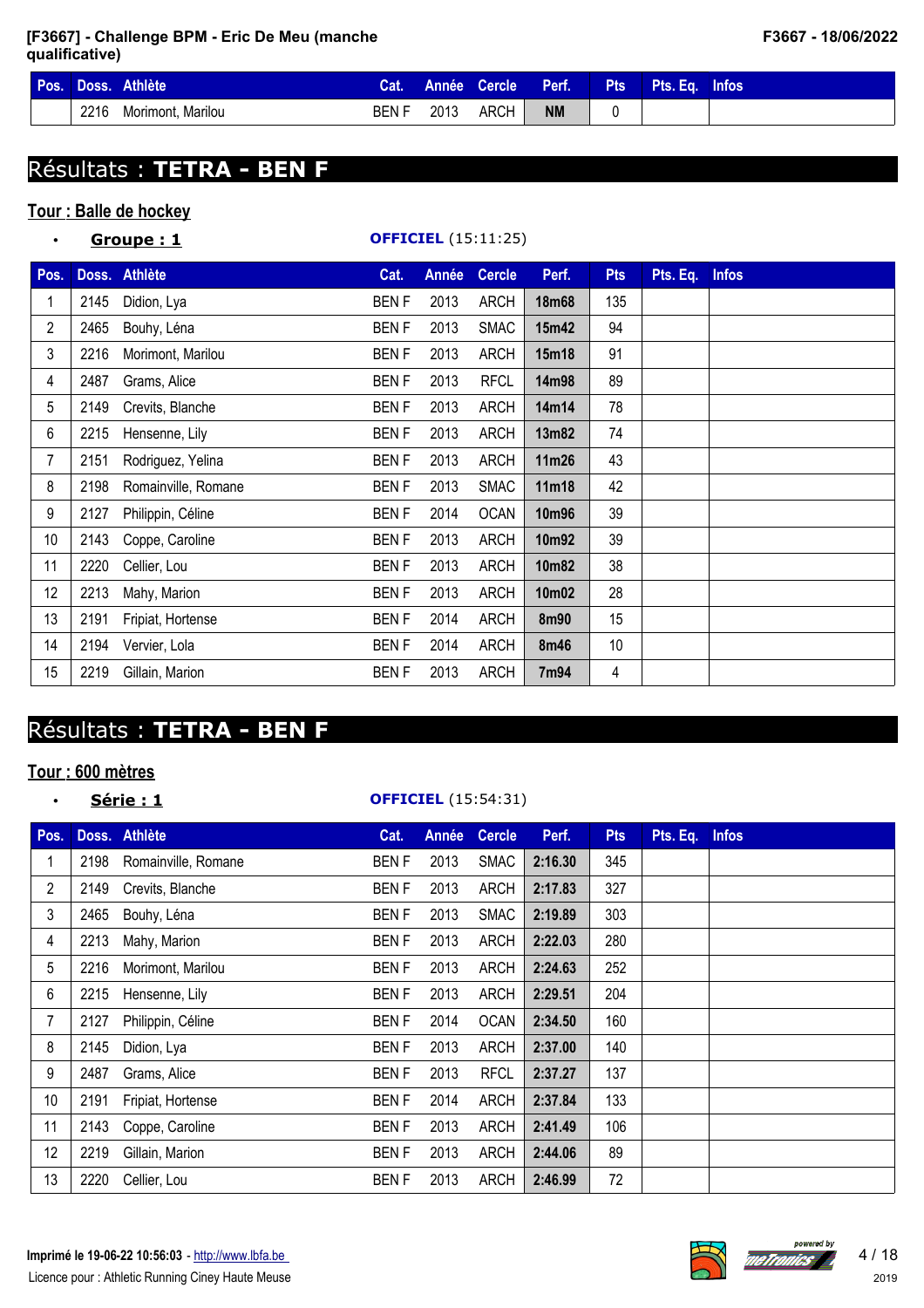|                 | Pos. Doss. Athlète     |       |  | Cat. Année Cercle Perf. |      | <b>Pts</b> Pts. Eq. Infos |  |
|-----------------|------------------------|-------|--|-------------------------|------|---------------------------|--|
| 14 <sub>1</sub> | 2194 Vervier, Lola     |       |  | BEN F 2014 ARCH 2:50.47 | - 53 |                           |  |
| 15 <sub>1</sub> | 2151 Rodriguez, Yelina | BEN F |  | 2013 ARCH 2:57.25       | - 24 |                           |  |

# Résultats : **TETRA - PUP M**

## **Tour : 60 mètres**

| $\bullet$ |      | Série : 1        |       |      | <b>OFFICIEL</b> (13:34:37) |       |            |                |  |
|-----------|------|------------------|-------|------|----------------------------|-------|------------|----------------|--|
| Pos.      |      | Doss. Athlète    | Cat.  |      | Année Cercle               | Perf. | <b>Pts</b> | Pts. Eq. Infos |  |
|           | 2607 | Thysen, Maxime   | PUP M | 2011 | <b>WACO</b>                | 9.38  | 567        |                |  |
| 2         | 2696 | Claude, Horace   | PUP M | 2012 | ARCH                       | 9.54  | 528        |                |  |
| 3         | 2574 | Monin, Guillaume | PUP M | 2012 | ARCH                       | 9.96  | 432        |                |  |
| 4         | 2864 | Pinget, Rémi     | PUP M | 2011 | <b>CSDY</b>                | 10.01 | 421        |                |  |
| 5         | 2571 | Vervier, Ben     | PUP M | 2012 | <b>ARCH</b>                | 10.13 | 396        |                |  |
| 6         | 2579 | Bianconi, Giosué | PUP M | 2012 | <b>ARCH</b>                | 10.39 | 343        |                |  |
| 7         | 3525 | Hocquet, Luca    | PUP M | 2011 | ARCH                       | 10.67 | 289        |                |  |

## • **Série : 2 OFFICIEL** (13:34:37)

| Pos. |      | Doss. Athlète       | Cat.  |      | Année Cercle | Perf. | <b>Pts</b> | Pts. Eq. Infos |  |
|------|------|---------------------|-------|------|--------------|-------|------------|----------------|--|
|      | 2757 | Georges, Baptiste   | PUP M | 2012 | <b>OCAN</b>  | 9.12  | 633        |                |  |
| 2    | 2985 | Lorent, Tom         | PUP M | 2012 | <b>SMAC</b>  | 10.04 | 415        |                |  |
| 3    | 2573 | Roberfroid, Nils    | PUP M | 2012 | ARCH         | 10.17 | 387        |                |  |
| 4    |      | 2542 Honin, Georges | PUP M | 2011 | <b>OCAN</b>  | 10.30 | 361        |                |  |
| 5    | 2699 | Marit, Guillaume    | PUP M | 2011 | ARCH         | 10.35 | 351        |                |  |
| 6    | 3017 | Vrancken, Joachim   | PUP M | 2012 | <b>SMAC</b>  | 10.81 | 264        |                |  |
|      | 2664 | Denet, Lucenzo      | PUP M | 2011 | ARCH         | 11.12 | 212        |                |  |

# Résultats : **TETRA - PUP M**

# **Tour : Saut en hauteur**

| $\bullet$ |      | Groupe: 1         | <b>OFFICIEL</b> (15:33:07) |       |               |                               |            |                |  |  |  |
|-----------|------|-------------------|----------------------------|-------|---------------|-------------------------------|------------|----------------|--|--|--|
| Pos.      |      | Doss. Athlète     | Cat.                       | Année | <b>Cercle</b> | Perf.                         | <b>Pts</b> | Pts. Eq. Infos |  |  |  |
| 1         | 2607 | Thysen, Maxime    | PUP M                      | 2011  | <b>WACO</b>   | 1 <sub>m35</sub>              | 516        |                |  |  |  |
| 1         | 2757 | Georges, Baptiste | PUP M                      | 2012  | <b>OCAN</b>   | 1 <sub>m35</sub>              | 516        |                |  |  |  |
| 3         | 2542 | Honin, Georges    | PUP M                      | 2011  | <b>OCAN</b>   | 1 <sub>m10</sub>              | 278        |                |  |  |  |
| 4         | 2574 | Monin, Guillaume  | PUP M                      | 2012  | ARCH          | 1 <sub>m05</sub>              | 235        |                |  |  |  |
| 4         | 2571 | Vervier, Ben      | PUP M                      | 2012  | <b>ARCH</b>   | 1 <sub>m05</sub>              | 235        |                |  |  |  |
| 4         | 2985 | Lorent, Tom       | PUP M                      | 2012  | <b>SMAC</b>   | 1 <sub>m05</sub>              | 235        |                |  |  |  |
| 7         | 2573 | Roberfroid, Nils  | PUP M                      | 2012  | <b>ARCH</b>   | 1 <sub>m</sub> 0 <sub>0</sub> | 194        |                |  |  |  |
| 8         | 2864 | Pinget, Rémi      | PUP M                      | 2011  | <b>CSDY</b>   | 0 <sub>m</sub> 95             | 156        |                |  |  |  |
| 8         | 2579 | Bianconi, Giosué  | PUP M                      | 2012  | <b>ARCH</b>   | 0m95                          | 156        |                |  |  |  |
| 8         | 3017 | Vrancken, Joachim | PUP M                      | 2012  | <b>SMAC</b>   | 0m95                          | 156        |                |  |  |  |
| 8         | 2664 | Denet, Lucenzo    | PUP M                      | 2011  | <b>ARCH</b>   | 0 <sub>m</sub> 95             | 156        |                |  |  |  |

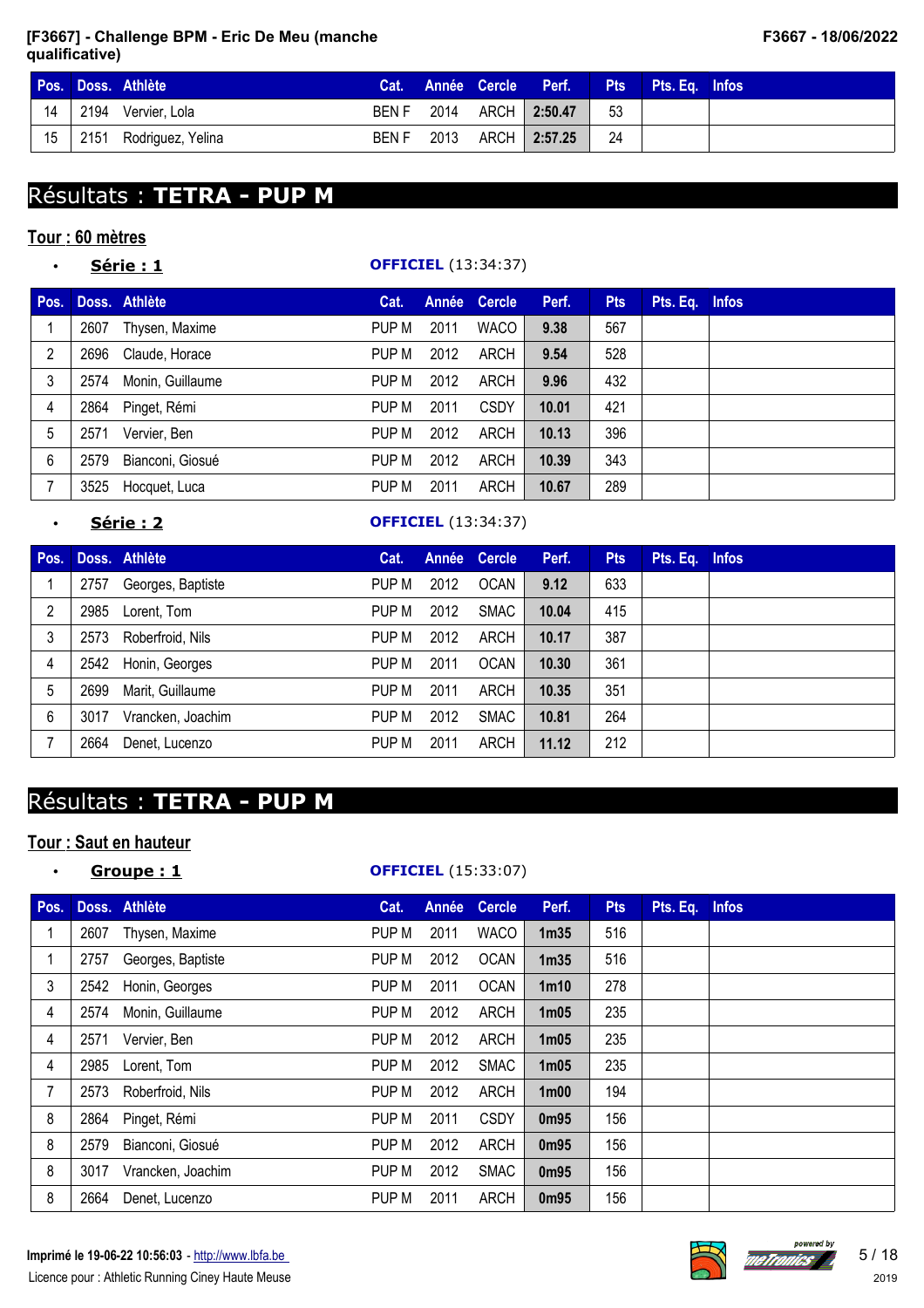|    |      | Pos. Doss. Athlète    | Cat.       |      | Année Cercle Perf. |                   | <b>Pts</b> | Pts. Eq. Infos |  |
|----|------|-----------------------|------------|------|--------------------|-------------------|------------|----------------|--|
| 12 |      | 3525 Hocquet, Luca    | PUP M      | 2011 | ARCH               | 0 <sub>m90</sub>  | 119        |                |  |
| 13 |      | 2699 Marit, Guillaume | PUP M 2011 |      | ARCH,              | 0 <sub>m</sub> 85 | 86         |                |  |
|    | 2696 | Claude, Horace        | PUP M      | 2012 | ARCH               | <b>NM</b>         |            |                |  |

# Résultats : **TETRA - PUP M**

## **Tour : Lancer du poids 2,000kg**

| $\bullet$       |      | Groupe: 1         |       |              | <b>OFFICIEL</b> (16:35:51) |                  |            |          |              |
|-----------------|------|-------------------|-------|--------------|----------------------------|------------------|------------|----------|--------------|
| Pos.            |      | Doss. Athlète     | Cat.  | <b>Année</b> | <b>Cercle</b>              | Perf.            | <b>Pts</b> | Pts. Eq. | <b>Infos</b> |
|                 | 2607 | Thysen, Maxime    | PUP M | 2011         | <b>WACO</b>                | 7m14             | 356        |          |              |
| $\overline{2}$  | 2542 | Honin, Georges    | PUP M | 2011         | <b>OCAN</b>                | 5m95             | 278        |          |              |
| 3               | 2864 | Pinget, Rémi      | PUP M | 2011         | <b>CSDY</b>                | 5m70             | 261        |          |              |
| 4               | 2757 | Georges, Baptiste | PUP M | 2012         | <b>OCAN</b>                | 5m <sub>52</sub> | 249        |          |              |
| 5               | 2985 | Lorent, Tom       | PUP M | 2012         | <b>SMAC</b>                | 5m20             | 229        |          |              |
| 6               | 2696 | Claude, Horace    | PUP M | 2012         | <b>ARCH</b>                | 5m05             | 219        |          |              |
| 7               | 2574 | Monin, Guillaume  | PUP M | 2012         | ARCH                       | 5m01             | 216        |          |              |
| 8               | 2573 | Roberfroid, Nils  | PUP M | 2012         | <b>ARCH</b>                | 4m66             | 194        |          |              |
| 9               | 2571 | Vervier, Ben      | PUP M | 2012         | <b>ARCH</b>                | 4m34             | 173        |          |              |
| 10 <sup>°</sup> | 2579 | Bianconi, Giosué  | PUP M | 2012         | <b>ARCH</b>                | 4m25             | 167        |          |              |
| 11              | 3017 | Vrancken, Joachim | PUP M | 2012         | <b>SMAC</b>                | 2m67             | 68         |          |              |
|                 | 3525 | Hocquet, Luca     | PUP M | 2011         | <b>ARCH</b>                | <b>DNS</b>       | 0          |          |              |
|                 | 2699 | Marit, Guillaume  | PUP M | 2011         | <b>ARCH</b>                | <b>DNS</b>       | 0          |          |              |
|                 | 2664 | Denet, Lucenzo    | PUP M | 2011         | <b>ARCH</b>                | <b>DNS</b>       | 0          |          |              |

# Résultats : **TETRA - PUP M**

## **Tour : 1000 mètres**

#### • **Particpants qui ne sont pas encore répartis dans les séries ou groupes**

**NON OFFICIEL**

# **Pos. Doss. Athlète Cat. Année Cercle Perf. Pts Pts. Eq. Infos** 3525 Hocquet, Luca PUP M 2011 ARCH **DNS** 0 2699 Marit, Guillaume PUP M 2011 ARCH **DNS** 0 2664 Denet, Lucenzo PUP M 2011 ARCH **DNS** 0

## **<u>Série : 1</u> OFFICIEL** (17:00:34)

| Pos. |      | Doss. Athlète       | Cat.  |      | Année Cercle | Perf.        | <b>Pts</b> | Pts. Eq. Infos |  |
|------|------|---------------------|-------|------|--------------|--------------|------------|----------------|--|
|      | 2607 | Thysen, Maxime      | PUP M | 2011 |              | WACO 3:41.78 | 528        |                |  |
| 2    | 2757 | Georges, Baptiste   | PUP M | 2012 | OCAN         | 3:46.54      | 490        |                |  |
|      | 2571 | Vervier, Ben        | PUP M | 2012 | ARCH         | 3:48.59      | 474        |                |  |
| 4    | 2579 | Bianconi, Giosué    | PUP M | 2012 | ARCH         | 3:49.72      | 466        |                |  |
| 5    |      | 2542 Honin, Georges | PUP M | 2011 | <b>OCAN</b>  | 3:50.66      | 458        |                |  |

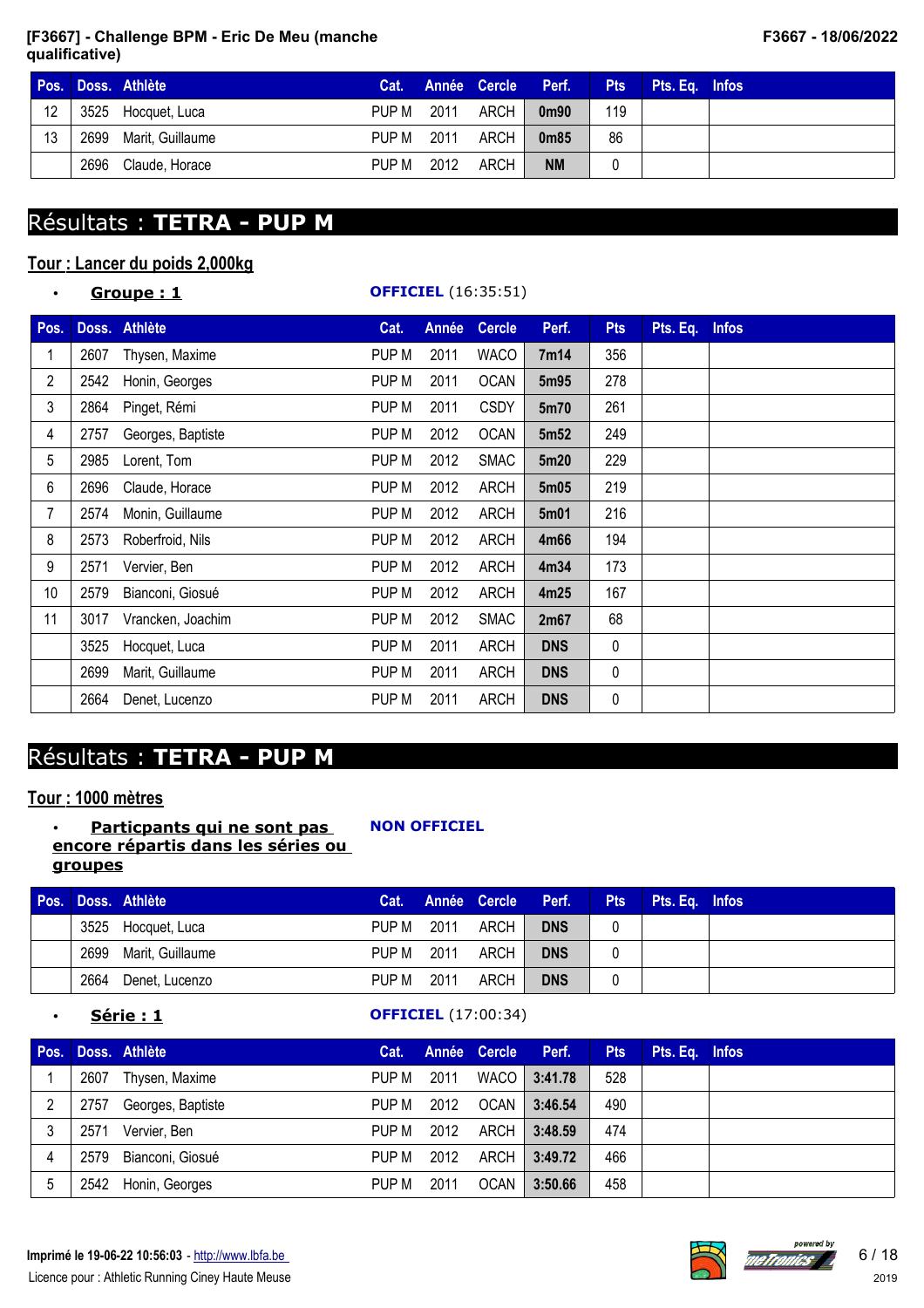| Pos. |      | Doss. Athlète     | Cat.  |      | Année Cercle | Perf.   | <b>Pts</b> | Pts. Eq. Infos |  |
|------|------|-------------------|-------|------|--------------|---------|------------|----------------|--|
| 6    | 2864 | Pinget, Rémi      | PUP M | 2011 | <b>CSDY</b>  | 3:53.94 | 434        |                |  |
|      | 2696 | Claude, Horace    | PUP M | 2012 | ARCH         | 3:54.77 | 428        |                |  |
| 8    | 2574 | Monin, Guillaume  | PUP M | 2012 | ARCH         | 4:00.09 | 390        |                |  |
| 9    | 2985 | Lorent, Tom       | PUP M | 2012 | SMAC         | 4:06.58 | 346        |                |  |
| 10   | 2573 | Roberfroid, Nils  | PUP M | 2012 | ARCH         | 4:09.21 | 329        |                |  |
| 11   | 3017 | Vrancken, Joachim | PUP M | 2012 | <b>SMAC</b>  | 4:15.09 | 292        |                |  |

# Résultats : **TETRA - PUP F**

# **Tour : 60 mètres**

### • **Série : 1 OFFICIEL** (13:34:25)

| Pos. |      | Doss. Athlète    | Cat.             | Année | <b>Cercle</b> | Perf. | <b>Pts</b> | Pts. Eq. Infos |  |
|------|------|------------------|------------------|-------|---------------|-------|------------|----------------|--|
|      | 5406 | Duez, Lise       | PUP F            | 2011  | <b>OCAN</b>   | 9.25  | 600        |                |  |
| 2    | 5457 | Dujeux, Loïse    | PUP F            | 2011  | ARCH          | 9.34  | 577        |                |  |
| 3    |      | 5464 Payen, Léa  | PUP F            | 2012  | DS            | 9.36  | 572        |                |  |
| 4    | 5570 | Karlik, Lucie    | PUP F            | 2011  | ARCH          | 9.51  | 535        |                |  |
| 5    | 5568 | Evrard, Maelia   | PUP <sub>F</sub> | 2011  | ARCH          | 9.60  | 514        |                |  |
| 6    | 5615 | Dossin, Florette | PUP F            | 2011  | <b>SMAC</b>   | 9.68  | 495        |                |  |
|      | 5851 | Blampain, Manon  | PUP F            | 2011  | <b>OCAN</b>   | 9.79  | 470        |                |  |
| 8    | 5494 | Dejon, Perrine   | PUP F            | 2011  | <b>WACO</b>   | 9.87  | 452        |                |  |

### • **Série : 2 OFFICIEL** (13:34:25)

|      |                  | Cat.          |      |             | Perf.        | <b>Pts</b> | Pts. Eq. Infos |  |
|------|------------------|---------------|------|-------------|--------------|------------|----------------|--|
| 5459 | Noel, Sarah      | PUP F         | 2011 | <b>ARCH</b> | 9.69         | 493        |                |  |
| 5407 | Godfurnon, Lilou | PUP F         | 2011 | <b>OCAN</b> | 9.79         | 470        |                |  |
| 6075 | Lahaut, Clémence | PUP F         | 2011 | <b>OCAN</b> | 10.18        | 385        |                |  |
| 5451 | Mazuin, Elsa     | PUP F         | 2012 | ARCH        | 10.26        | 369        |                |  |
| 6126 | Piraux, Lyna     | PUP F         | 2012 | <b>RFCL</b> | 10.43        | 335        |                |  |
| 6066 | Motte, Sasha     | PUP F         | 2011 | <b>OCAN</b> | 10.49        | 323        |                |  |
| 5456 | Kuypers, Pauline | PUP F         | 2011 | ARCH        | 10.51        | 319        |                |  |
| 5863 | Thomas, Alice    | PUP F         | 2012 | <b>SMAC</b> | 10.84        | 259        |                |  |
|      |                  | Doss. Athlète |      |             | Année Cercle |            |                |  |

### • **Série : 3 OFFICIEL** (13:34:25)

| Pos. |      | Doss. Athlète    | Cat.  |      | Année Cercle | Perf. | <b>Pts</b> | Pts. Eq. Infos |  |
|------|------|------------------|-------|------|--------------|-------|------------|----------------|--|
|      | 6142 | Moreau, Zoé      | PUP F | 2012 | <b>OCAN</b>  | 9.56  | 523        |                |  |
| 2    | 5402 | Pirmez, Victoria | PUP F | 2012 | <b>OCAN</b>  | 10.55 | 312        |                |  |
| 3    | 5461 | Coppe, Emilie    | PUP F | 2011 | ARCH         | 10.98 | 235        |                |  |
| 4    | 5408 | Delcroix, Elise  | PUP F | 2012 | <b>OCAN</b>  | 11.01 | 230        |                |  |
| 5    | 5860 | Lorent, Olivia   | PUP F | 2011 | SMAC         | 11.24 | 194        |                |  |
| 6    | 5563 | Bemelmans, Chloé | PUP F | 2012 | ARCH         | 11.31 | 183        |                |  |
|      | 5405 | Beaujean, Lili   | PUP F | 2012 | <b>OCAN</b>  | 11.34 | 179        |                |  |



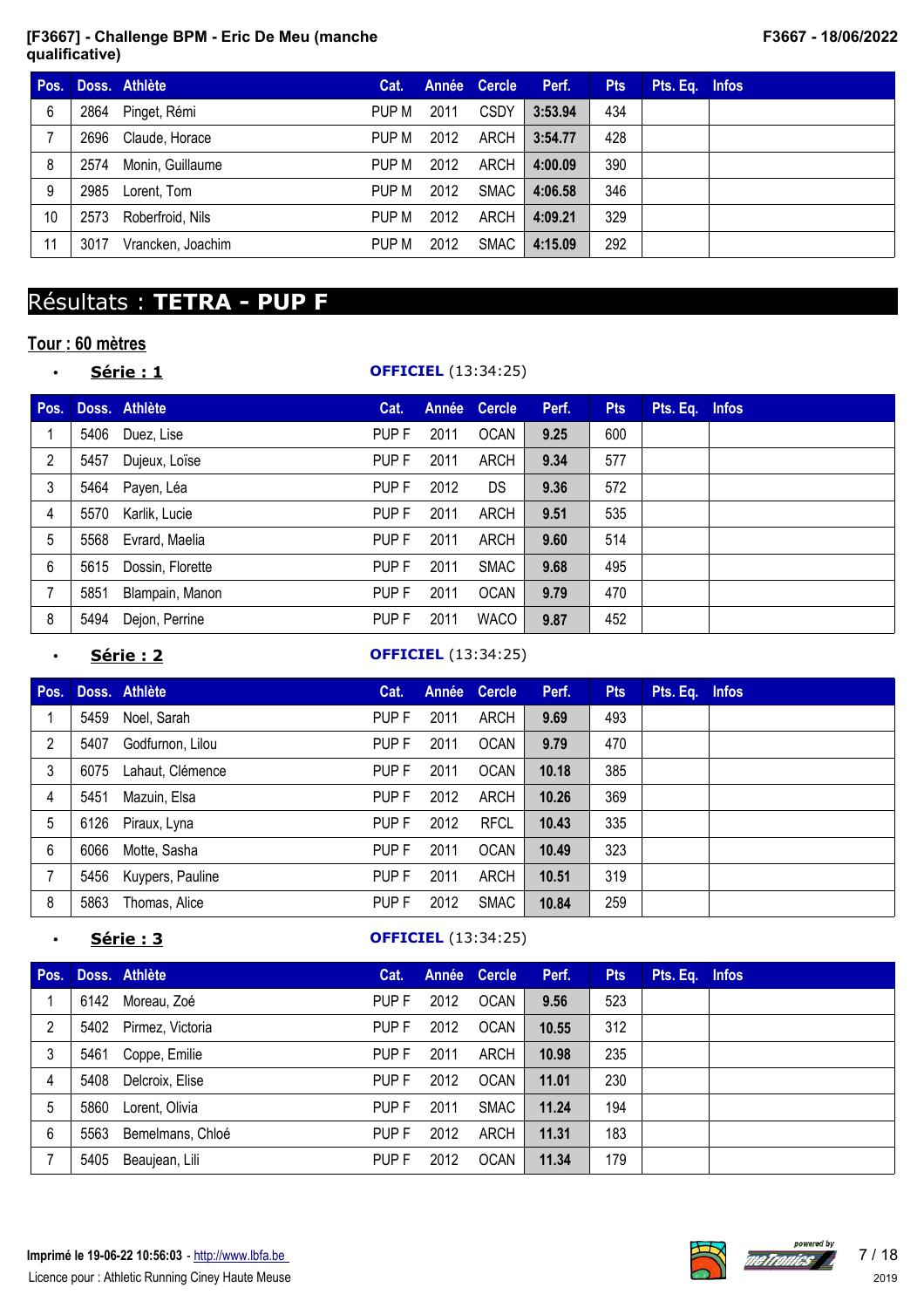# Résultats : **TETRA - PUP F**

## **Tour : Saut en longueur**

| $\bullet$      |      | Groupe: 1        |                  |              | <b>OFFICIEL</b> (15:24:48) |            |            |          |              |
|----------------|------|------------------|------------------|--------------|----------------------------|------------|------------|----------|--------------|
| Pos.           |      | Doss. Athlète    | Cat.             | <b>Année</b> | <b>Cercle</b>              | Perf.      | <b>Pts</b> | Pts. Eq. | <b>Infos</b> |
|                | 5570 | Karlik, Lucie    | PUP <sub>F</sub> | 2011         | <b>ARCH</b>                | 3m68       | 280        |          |              |
| $\overline{2}$ | 5464 | Payen, Léa       | PUP <sub>F</sub> | 2012         | DS                         | 3m55       | 252        |          |              |
| 3              | 5615 | Dossin, Florette | PUP <sub>F</sub> | 2011         | <b>SMAC</b>                | 3m51       | 243        |          |              |
| 4              | 5406 | Duez, Lise       | PUP <sub>F</sub> | 2011         | <b>OCAN</b>                | 3m42       | 224        |          |              |
| 4              | 5457 | Dujeux, Loïse    | PUP <sub>F</sub> | 2011         | <b>ARCH</b>                | 3m42       | 224        |          |              |
| 6              | 5494 | Dejon, Perrine   | PUP <sub>F</sub> | 2011         | <b>WACO</b>                | 3m30       | 199        |          |              |
| 7              | 6142 | Moreau, Zoé      | PUP <sub>F</sub> | 2012         | <b>OCAN</b>                | 3m27       | 193        |          |              |
| 8              | 5407 | Godfurnon, Lilou | PUP <sub>F</sub> | 2011         | <b>OCAN</b>                | 3m16       | 171        |          |              |
| 9              | 5456 | Kuypers, Pauline | PUP <sub>F</sub> | 2011         | <b>ARCH</b>                | 3m12       | 164        |          |              |
| 9              | 5459 | Noel, Sarah      | PUP <sub>F</sub> | 2011         | <b>ARCH</b>                | 3m12       | 164        |          |              |
| 11             | 5568 | Evrard, Maelia   | PUP <sub>F</sub> | 2011         | <b>ARCH</b>                | 3m07       | 154        |          |              |
| 12             | 5851 | Blampain, Manon  | PUP <sub>F</sub> | 2011         | <b>OCAN</b>                | 3m03       | 147        |          |              |
| 12             | 6066 | Motte, Sasha     | PUP <sub>F</sub> | 2011         | <b>OCAN</b>                | 3m03       | 147        |          |              |
| 14             | 6075 | Lahaut, Clémence | PUP <sub>F</sub> | 2011         | <b>OCAN</b>                | 2m99       | 139        |          |              |
| 15             | 6126 | Piraux, Lyna     | PUP <sub>F</sub> | 2012         | <b>RFCL</b>                | 2m88       | 120        |          |              |
| 16             | 5860 | Lorent, Olivia   | PUP <sub>F</sub> | 2011         | <b>SMAC</b>                | 2m87       | 118        |          |              |
| 17             | 5451 | Mazuin, Elsa     | PUP <sub>F</sub> | 2012         | <b>ARCH</b>                | 2m86       | 116        |          |              |
| 18             | 5863 | Thomas, Alice    | PUP <sub>F</sub> | 2012         | <b>SMAC</b>                | 2m77       | 101        |          |              |
| 19             | 5405 | Beaujean, Lili   | PUP <sub>F</sub> | 2012         | <b>OCAN</b>                | 2m65       | 82         |          |              |
| 20             | 5461 | Coppe, Emilie    | PUP <sub>F</sub> | 2011         | <b>ARCH</b>                | 2m50       | 59         |          |              |
| 21             | 5408 | Delcroix, Elise  | PUP <sub>F</sub> | 2012         | <b>OCAN</b>                | 2m46       | 54         |          |              |
| 22             | 5563 | Bemelmans, Chloé | PUP <sub>F</sub> | 2012         | <b>ARCH</b>                | 1m87       | $\pmb{0}$  |          |              |
|                | 5402 | Pirmez, Victoria | PUP <sub>F</sub> | 2012         | <b>OCAN</b>                | <b>DNS</b> | 0          |          |              |

# Résultats : **TETRA - PUP F**

# **Tour : Balle de hockey**

| $\bullet$      |      | Groupe:1              |                  |       | <b>OFFICIEL</b> (14:24:22) |       |            |                |  |
|----------------|------|-----------------------|------------------|-------|----------------------------|-------|------------|----------------|--|
|                |      | Pos. Doss. Athlète    | Cat.             | Année | <b>Cercle</b>              | Perf. | <b>Pts</b> | Pts. Eq. Infos |  |
| 1              |      | 5464 Payen, Léa       | PUP F            | 2012  | DS                         | 26m64 | 236        |                |  |
| $\overline{2}$ | 5570 | Karlik, Lucie         | PUP F            | 2011  | ARCH                       | 21m70 | 173        |                |  |
| 3              | 5615 | Dossin, Florette      | PUP F            | 2011  | <b>SMAC</b>                | 21m43 | 170        |                |  |
| 3              | 5563 | Bemelmans, Chloé      | PUP F            | 2012  | ARCH                       | 21m43 | 170        |                |  |
| 5              |      | 5494 Dejon, Perrine   | PUP F            | 2011  | <b>WACO</b>                | 20m02 | 152        |                |  |
| 6              |      | 5456 Kuypers, Pauline | PUP F            | 2011  | ARCH                       | 18m82 | 137        |                |  |
| $\overline{7}$ | 6075 | Lahaut, Clémence      | PUP <sub>F</sub> | 2011  | <b>OCAN</b>                | 17m77 | 124        |                |  |
| 8              | 6142 | Moreau, Zoé           | PUP F            | 2012  | <b>OCAN</b>                | 17m68 | 122        |                |  |
| 9              | 5405 | Beaujean, Lili        | PUP F            | 2012  | <b>OCAN</b>                | 17m53 | 120        |                |  |

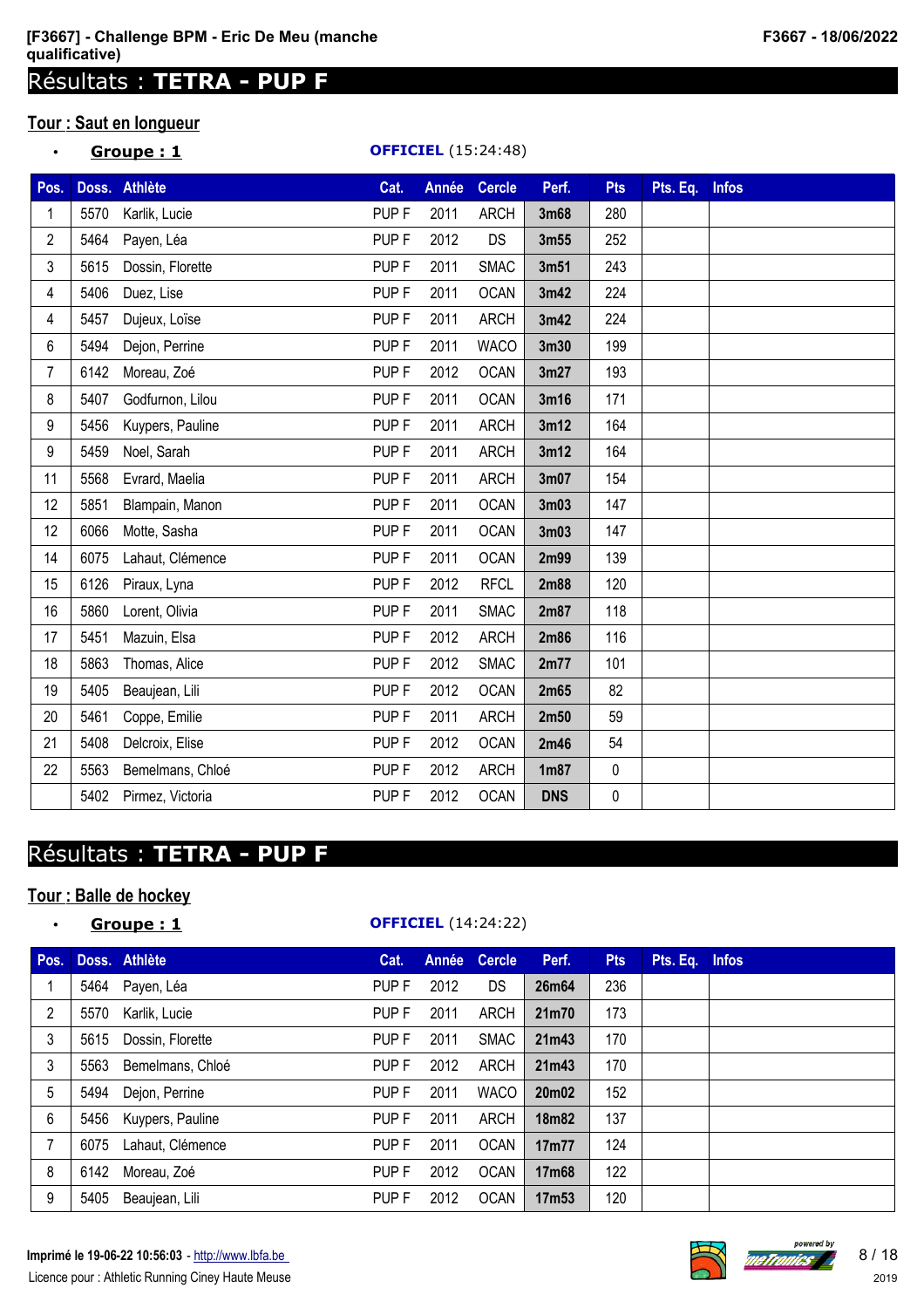| Pos.            |      | Doss. Athlète         | Cat.             | Année | <b>Cercle</b> | Perf. | <b>Pts</b> | Pts. Eq. Infos |  |
|-----------------|------|-----------------------|------------------|-------|---------------|-------|------------|----------------|--|
| 10 <sup>1</sup> | 5851 | Blampain, Manon       | PUP F            | 2011  | <b>OCAN</b>   | 17m47 | 120        |                |  |
| 11              | 5568 | Evrard, Maelia        | PUP F            | 2011  | <b>ARCH</b>   | 17m44 | 119        |                |  |
| 12              | 5461 | Coppe, Emilie         | PUP <sub>F</sub> | 2011  | <b>ARCH</b>   | 17m11 | 115        |                |  |
| 13              | 5863 | Thomas, Alice         | PUP F            | 2012  | <b>SMAC</b>   | 17m05 | 114        |                |  |
| 14              | 5408 | Delcroix, Elise       | PUP <sub>F</sub> | 2012  | <b>OCAN</b>   | 16m99 | 114        |                |  |
| 15              | 5457 | Dujeux, Loïse         | PUP F            | 2011  | <b>ARCH</b>   | 16m92 | 113        |                |  |
| 16              | 6126 | Piraux, Lyna          | PUP F            | 2012  | <b>RFCL</b>   | 16m62 | 109        |                |  |
| 17              | 5459 | Noel, Sarah           | PUP F            | 2011  | <b>ARCH</b>   | 16m54 | 108        |                |  |
| 18              | 5451 | Mazuin, Elsa          | PUP F            | 2012  | <b>ARCH</b>   | 16m39 | 106        |                |  |
| 19              | 5860 | Lorent, Olivia        | PUP F            | 2011  | <b>SMAC</b>   | 16m35 | 106        |                |  |
| 20              | 6066 | Motte, Sasha          | PUP F            | 2011  | <b>OCAN</b>   | 15m23 | 92         |                |  |
| 21              |      | 5402 Pirmez, Victoria | PUP F            | 2012  | <b>OCAN</b>   | 14m07 | 77         |                |  |
| 22              | 5406 | Duez, Lise            | PUP F            | 2011  | <b>OCAN</b>   | 14m00 | 77         |                |  |
| 23              | 5407 | Godfurnon, Lilou      | PUP F            | 2011  | <b>OCAN</b>   | 11m06 | 41         |                |  |

# Résultats : **TETRA - PUP F**

# **Tour : 1 0 0 0 m è t r e s**

|--|

#### • **Série : 1 OFFICIEL** (16:20:25)

| Pos.           |      | Doss. Athlète         | Cat.             | Année | <b>Cercle</b> | Perf.      | <b>Pts</b> | Pts. Eq. Infos |  |
|----------------|------|-----------------------|------------------|-------|---------------|------------|------------|----------------|--|
|                |      | 5456 Kuypers, Pauline | PUP F            | 2011  | <b>ARCH</b>   | 4:12.97    | 305        |                |  |
| $\overline{2}$ |      | 5459 Noel, Sarah      | PUP F            | 2011  | <b>ARCH</b>   | 4:22.41    | 249        |                |  |
| 3              | 5464 | Payen, Léa            | PUP F            | 2012  | DS.           | 4:25.36    | 232        |                |  |
| 4              | 6066 | Motte, Sasha          | PUP F            | 2011  | <b>OCAN</b>   | 4:28.61    | 215        |                |  |
| 5              | 5408 | Delcroix, Elise       | PUP F            | 2012  | <b>OCAN</b>   | 4:30.00    | 207        |                |  |
| 6              | 5461 | Coppe, Emilie         | PUP F            | 2011  | <b>ARCH</b>   | 4:30.15    | 206        |                |  |
| 7              | 5863 | Thomas, Alice         | PUP F            | 2012  | <b>SMAC</b>   | 4:48.53    | 121        |                |  |
| 8              | 5860 | Lorent, Olivia        | PUP F            | 2011  | <b>SMAC</b>   | 4:51.42    | 110        |                |  |
| 9              | 5563 | Bemelmans, Chloé      | PUP <sub>F</sub> | 2012  | <b>ARCH</b>   | 5:11.37    | 45         |                |  |
|                | 6126 | Piraux, Lyna          | PUP F            | 2012  | <b>RFCL</b>   | <b>DNS</b> | 0          |                |  |
|                | 5402 | Pirmez, Victoria      | PUP <sub>F</sub> | 2012  | <b>OCAN</b>   | <b>DNS</b> | 0          |                |  |

## **<u>Série : 2</u> OFFICIEL** (10:48:30)

| Pos. |      | Doss. Athlète    | Cat.  |      | Année Cercle | Perf.   | <b>Pts</b> | Pts. Eq. Infos |  |
|------|------|------------------|-------|------|--------------|---------|------------|----------------|--|
|      | 5615 | Dossin, Florette | PUP F | 2011 | <b>SMAC</b>  | 3:31.87 | 610        |                |  |
| 2    | 5494 | Dejon, Perrine   | PUP F | 2011 | <b>WACO</b>  | 3:48.28 | 477        |                |  |
| 3    | 6142 | Moreau, Zoé      | PUP F | 2012 | <b>OCAN</b>  | 4:08.04 | 336        |                |  |
| 4    | 5405 | Beaujean, Lili   | PUP F | 2012 | <b>OCAN</b>  | 4:11.03 | 317        |                |  |
| 5    | 5407 | Godfurnon, Lilou | PUP F | 2011 | <b>OCAN</b>  | 4:12.78 | 306        |                |  |
| 6    | 5457 | Dujeux, Loïse    | PUP F | 2011 | <b>ARCH</b>  | 4:13.50 | 301        |                |  |
|      | 5451 | Mazuin, Elsa     | PUP F | 2012 | <b>ARCH</b>  | 4:14.34 | 296        |                |  |
| 8    | 5570 | Karlik, Lucie    | PUP F | 2011 | ARCH         | 4:16.02 | 286        |                |  |

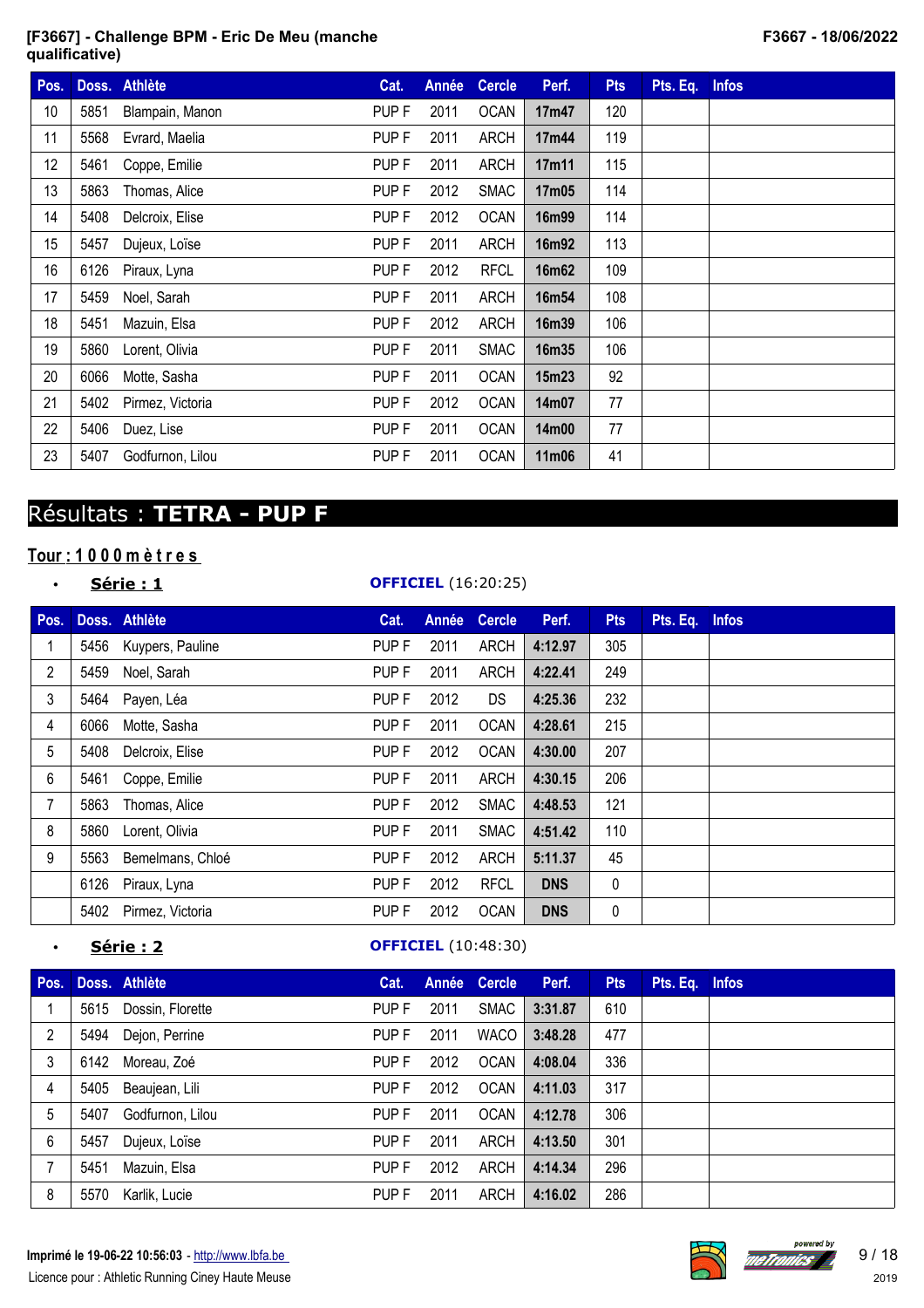|     |      | Pos. Doss. Athlète    |                  |      |        | Cat. Année Cercle Perf. | <b>Pts</b> | Pts. Eq. Infos |  |
|-----|------|-----------------------|------------------|------|--------|-------------------------|------------|----------------|--|
| - 9 |      | 6075 Lahaut, Clémence | PUP F            | 2011 |        | OCAN   4:16.52          | 283        |                |  |
| 10  | 5851 | Blampain, Manon       | PUP F            | 2011 |        | OCAN   4:16.55          | 283        |                |  |
| 11  |      | 5406 Duez, Lise       | PUP F            | 2011 | OCAN I | 4:20.01                 | 262        |                |  |
| 12  |      | 5568 Evrard, Maelia   | PUP <sub>F</sub> | 2011 | ARCH   | 4:25.85                 | 229        |                |  |

# Résultats : **PENTA - MIN M**

## **Tour : 80 mètres**

| ٠    | Série : 1 |                      |       |       | <b>OFFICIEL</b> (15:20:06) |       |            |                |  |
|------|-----------|----------------------|-------|-------|----------------------------|-------|------------|----------------|--|
| Pos. |           | Doss. Athlète        | Cat.  | Année | <b>Cercle</b>              | Perf. | <b>Pts</b> | Pts. Eq. Infos |  |
|      | 6102      | Jouon, Sacha         | min M | 2009  | <b>OCAN</b>                | 11.08 | 736        |                |  |
| 2    | 6339      | Mbarki, Abdessalam   | MIN M | 2009  | <b>RFCL</b>                | 11.36 | 673        |                |  |
| 3    | 6813      | Taani, Mohamed Théo  | MIN M | 2009  | <b>RFCL</b>                | 11.50 | 643        |                |  |
| 4    |           | 5826 Florins, Paul   | MIN M | 2009  | <b>UAC</b>                 | 11.59 | 624        |                |  |
| 5    | 6472      | Gérard, Robin        | MIN M | 2009  | <b>BBS</b>                 | 11.63 | 615        |                |  |
| 6    | 6181      | Thiry, Jules         | MIN M | 2009  | <b>OCAN</b>                | 11.80 | 580        |                |  |
|      |           | 6720 Thysen, Quentin | MIN M | 2009  | <b>WACO</b>                | 12.00 | 540        |                |  |

## • **Série : 2 OFFICIEL** (15:20:09)

| Pos. |      | Doss. Athlète     | Cat.  |      | Année Cercle | Perf. | <b>Pts</b> | Pts. Eq. Infos |  |
|------|------|-------------------|-------|------|--------------|-------|------------|----------------|--|
|      | 6483 | Ghilain, Maxime   | MIN M | 2010 | <b>CABW</b>  | 12.02 | 536        |                |  |
| 2    | 5856 | Milazzo, Baptiste | MIN M | 2010 | ARCH         | 12.19 | 503        |                |  |
| 3    | 6239 | Davreux, César    | MIN M | 2009 | <b>OCAN</b>  | 12.28 | 486        |                |  |
| 4    | 5981 | Morimont, Lilian  | MIN M | 2010 | ARCH         | 12.41 | 462        |                |  |
| 5    | 5851 | Crevits, Gaspard  | MIN M | 2010 | ARCH         | 12.49 | 447        |                |  |
| 6    | 6421 | Leonard, Baptiste | MIN M | 2009 | <b>OCAN</b>  | 12.80 | 392        |                |  |
|      | 5855 | Jacobs, Séraphin  | min M | 2010 | ARCH         | 12.83 | 387        |                |  |

## • **Série : 3 OFFICIEL** (15:20:12)

| Pos.           |      | Doss. Athlète     | Cat.  |      | Année Cercle | Perf. | <b>Pts</b> | Pts. Eq. Infos |  |
|----------------|------|-------------------|-------|------|--------------|-------|------------|----------------|--|
|                | 5860 | Chiliade, Barnabé | MIN M | 2009 | ARCH         | 10.94 | 768        |                |  |
| $\overline{2}$ | 5841 | Vast, Raphaël     | MIN M | 2009 | DAMP         | 11.56 | 630        |                |  |
| 3              | 5840 | Vast, Alexis      | min M | 2009 | DAMP         | 12.16 | 509        |                |  |
| 4              | 6359 | Grams, Martin     | MIN M | 2009 | <b>RFCL</b>  | 12.51 | 443        |                |  |
| 5              | 5806 | Beaujean, Timeo   | MIN M | 2009 | <b>OCAN</b>  | 12.54 | 438        |                |  |
| 6              | 5897 | Modave, Lucas     | MIN M | 2010 | <b>UAC</b>   | 12.85 | 384        |                |  |
|                | 5854 | Jacobs, Félix     | MIN M | 2010 | ARCH         | 13.48 | 283        |                |  |

## • **Série : 4 OFFICIEL** (15:21:31)

|      | Pos. Doss. Athlète |       |      |           | Cat. Année Cercle Perf. |     | <b>Pts</b> Pts. Eq. Infos |  |
|------|--------------------|-------|------|-----------|-------------------------|-----|---------------------------|--|
| 5987 | Palm, Sacha        | min M |      | 2010 ARCH | 11.90                   | 560 |                           |  |
| 6198 | Bosman, Nathan     | min M | 2010 | OCAN      | 12.00                   | 540 |                           |  |



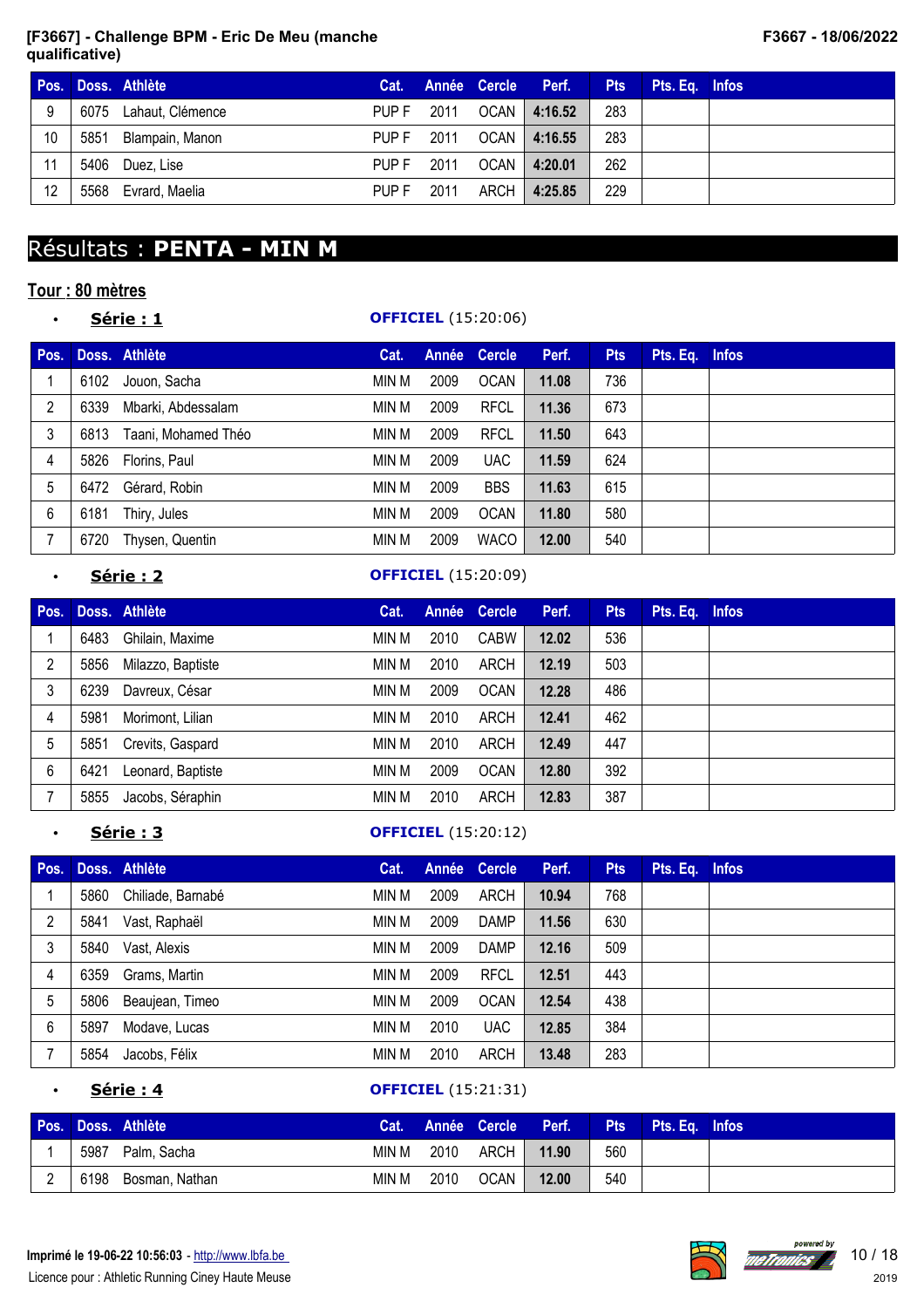| Pos. |      | Doss, Athlète      | Cat.  |      | Année Cercle | Perf. | <b>Pts</b> | Pts. Eq. Infos |  |
|------|------|--------------------|-------|------|--------------|-------|------------|----------------|--|
|      | 5808 | Delcroix, Martin   | MIN M | 2010 | OCAN         | 12.13 | 514        |                |  |
| 4    | 5863 | Lefebvre, Quentin  | MIN M | 2009 | ARCH         | 12.33 | 476        |                |  |
| 5    | 6342 | Beaupain, Baptiste | MIN M | 2009 | <b>OCAN</b>  | 12.36 | 471        |                |  |
| 6    | 5966 | Rossignon, Jonas   | MIN M | 2009 | SMAC         | 12.52 | 441        |                |  |
|      | 5859 | Gaspart, Arthur    | MIN M | 2009 | ARCH         | 13.25 | 318        |                |  |

# Résultats : **PENTA - MIN M**

## **Tour : Saut en hauteur**

## • **Groupe : 1 OFFICIEL** (14:33:11)

| Pos.           |      | Doss. Athlète       | Cat.         | <b>Année</b> | <b>Cercle</b> | Perf.             | <b>Pts</b> | Pts. Eq. Infos |  |
|----------------|------|---------------------|--------------|--------------|---------------|-------------------|------------|----------------|--|
| 1              | 6720 | Thysen, Quentin     | MIN M        | 2009         | <b>WACO</b>   | 1 <sub>m50</sub>  | 676        |                |  |
| 2              | 5841 | Vast, Raphaël       | <b>MIN M</b> | 2009         | <b>DAMP</b>   | 1 <sub>m40</sub>  | 568        |                |  |
| $\overline{2}$ | 6813 | Taani, Mohamed Théo | MIN M        | 2009         | <b>RFCL</b>   | 1 <sub>m40</sub>  | 568        |                |  |
| 4              | 5987 | Palm, Sacha         | MIN M        | 2010         | <b>ARCH</b>   | 1 <sub>m35</sub>  | 516        |                |  |
| 5              | 5806 | Beaujean, Timeo     | MIN M        | 2009         | <b>OCAN</b>   | 1 <sub>m30</sub>  | 466        |                |  |
| 5              | 6339 | Mbarki, Abdessalam  | <b>MIN M</b> | 2009         | <b>RFCL</b>   | 1 <sub>m30</sub>  | 466        |                |  |
| 5              | 6472 | Gérard, Robin       | MIN M        | 2009         | <b>BBS</b>    | 1 <sub>m30</sub>  | 466        |                |  |
| 8              | 5826 | Florins, Paul       | <b>MIN M</b> | 2009         | <b>UAC</b>    | 1m25              | 417        |                |  |
| 8              | 6198 | Bosman, Nathan      | <b>MIN M</b> | 2010         | <b>OCAN</b>   | 1m25              | 417        |                |  |
| 8              | 6359 | Grams, Martin       | MIN M        | 2009         | <b>RFCL</b>   | 1m25              | 417        |                |  |
| 8              | 5897 | Modave, Lucas       | MIN M        | 2010         | <b>UAC</b>    | 1m25              | 417        |                |  |
| 12             | 5966 | Rossignon, Jonas    | MIN M        | 2009         | <b>SMAC</b>   | 1 <sub>m20</sub>  | 369        |                |  |
| 12             | 5856 | Milazzo, Baptiste   | MIN M        | 2010         | <b>ARCH</b>   | 1 <sub>m20</sub>  | 369        |                |  |
| 12             | 6239 | Davreux, César      | MIN M        | 2009         | <b>OCAN</b>   | 1m20              | 369        |                |  |
| 12             | 5808 | Delcroix, Martin    | <b>MIN M</b> | 2010         | <b>OCAN</b>   | 1 <sub>m20</sub>  | 369        |                |  |
| 12             | 6483 | Ghilain, Maxime     | MIN M        | 2010         | <b>CABW</b>   | 1 <sub>m20</sub>  | 369        |                |  |
| 12             | 6181 | Thiry, Jules        | <b>MIN M</b> | 2009         | <b>OCAN</b>   | 1 <sub>m20</sub>  | 369        |                |  |
| 18             | 5981 | Morimont, Lilian    | MIN M        | 2010         | <b>ARCH</b>   | 1m15              | 323        |                |  |
| 18             | 5863 | Lefebvre, Quentin   | <b>MIN M</b> | 2009         | <b>ARCH</b>   | 1m15              | 323        |                |  |
| 18             | 5840 | Vast, Alexis        | MIN M        | 2009         | <b>DAMP</b>   | 1m15              | 323        |                |  |
| 21             | 6342 | Beaupain, Baptiste  | MIN M        | 2009         | <b>OCAN</b>   | 1 <sub>m10</sub>  | 278        |                |  |
| 21             | 5855 | Jacobs, Séraphin    | MIN M        | 2010         | <b>ARCH</b>   | 1 <sub>m10</sub>  | 278        |                |  |
| 21             | 6102 | Jouon, Sacha        | MIN M        | 2009         | <b>OCAN</b>   | 1 <sub>m10</sub>  | 278        |                |  |
| 24             | 5851 | Crevits, Gaspard    | <b>MIN M</b> | 2010         | <b>ARCH</b>   | 1m05              | 235        |                |  |
| 24             | 6421 | Leonard, Baptiste   | MIN M        | 2009         | <b>OCAN</b>   | 1 <sub>m05</sub>  | 235        |                |  |
| 26             | 5854 | Jacobs, Félix       | <b>MIN M</b> | 2010         | <b>ARCH</b>   | 1 <sub>m</sub> 00 | 194        |                |  |
|                | 5860 | Chiliade, Barnabé   | MIN M        | 2009         | <b>ARCH</b>   | <b>NM</b>         | $\pmb{0}$  |                |  |
|                | 5859 | Gaspart, Arthur     | MIN M        | 2009         | <b>ARCH</b>   | <b>NM</b>         | $\pmb{0}$  |                |  |



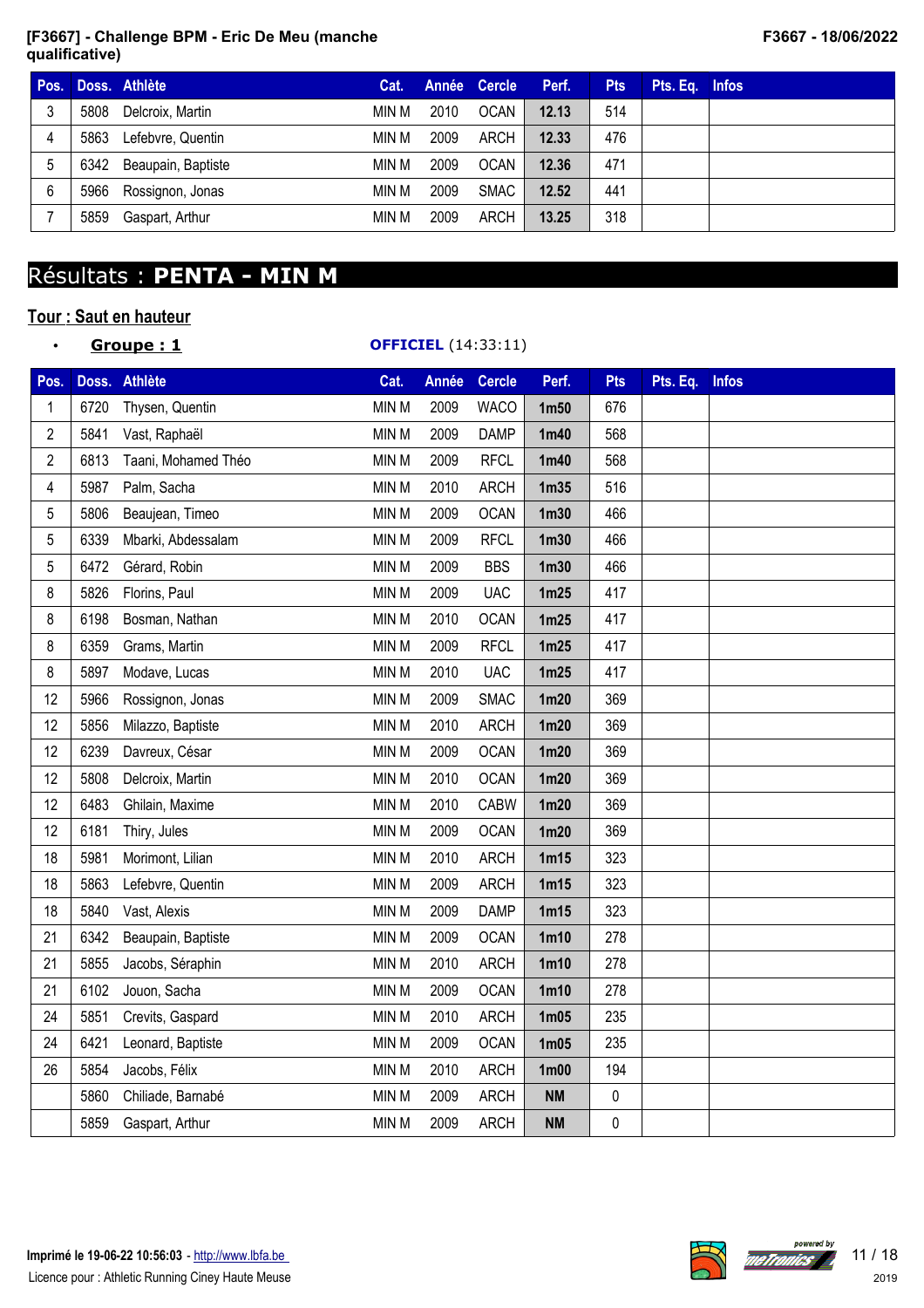# Résultats : **PENTA - MIN M**

# **Tour : Lancer du poids 3,000kg**

## • **Groupe : 1 OFFICIEL** (16:14:54)

| Pos.           | Doss. | <b>Athlète</b>      | Cat.         | <b>Année</b> | <b>Cercle</b> | Perf.       | <b>Pts</b> | Pts. Eq. | <b>Infos</b> |
|----------------|-------|---------------------|--------------|--------------|---------------|-------------|------------|----------|--------------|
| 1              | 5860  | Chiliade, Barnabé   | MIN M        | 2009         | <b>ARCH</b>   | 10m07       | 553        |          |              |
| $\overline{c}$ | 5840  | Vast, Alexis        | MIN M        | 2009         | <b>DAMP</b>   | 8m21        | 428        |          |              |
| 3              | 5826  | Florins, Paul       | MIN M        | 2009         | <b>UAC</b>    | 7m73        | 395        |          |              |
| 4              | 6339  | Mbarki, Abdessalam  | MIN M        | 2009         | <b>RFCL</b>   | 7m22        | 361        |          |              |
| 5              | 6239  | Davreux, César      | MIN M        | 2009         | <b>OCAN</b>   | 6m78        | 332        |          |              |
| 6              | 5859  | Gaspart, Arthur     | MIN M        | 2009         | <b>ARCH</b>   | 6m75        | 330        |          |              |
| 7              | 6102  | Jouon, Sacha        | MIN M        | 2009         | <b>OCAN</b>   | 6m72        | 328        |          |              |
| 8              | 5987  | Palm, Sacha         | MIN M        | 2010         | <b>ARCH</b>   | <b>6m66</b> | 324        |          |              |
| 9              | 6813  | Taani, Mohamed Théo | MIN M        | 2009         | <b>RFCL</b>   | 6m65        | 324        |          |              |
| 10             | 6720  | Thysen, Quentin     | MIN M        | 2009         | <b>WACO</b>   | 6m39        | 307        |          |              |
| 11             | 6472  | Gérard, Robin       | MIN M        | 2009         | <b>BBS</b>    | 6m34        | 303        |          |              |
| 12             | 6181  | Thiry, Jules        | MIN M        | 2009         | <b>OCAN</b>   | 6m33        | 303        |          |              |
| 13             | 5806  | Beaujean, Timeo     | MIN M        | 2009         | <b>OCAN</b>   | 6m29        | 300        |          |              |
| 14             | 5863  | Lefebvre, Quentin   | MIN M        | 2009         | <b>ARCH</b>   | 6m00        | 281        |          |              |
| 15             | 5897  | Modave, Lucas       | MIN M        | 2010         | <b>UAC</b>    | 5m97        | 279        |          |              |
| 16             | 6421  | Leonard, Baptiste   | MIN M        | 2009         | <b>OCAN</b>   | 5m95        | 278        |          |              |
| 17             | 6342  | Beaupain, Baptiste  | MIN M        | 2009         | <b>OCAN</b>   | 5m72        | 263        |          |              |
| 18             | 5841  | Vast, Raphaël       | MIN M        | 2009         | <b>DAMP</b>   | 5m68        | 260        |          |              |
| 19             | 6359  | Grams, Martin       | MIN M        | 2009         | <b>RFCL</b>   | 5m51        | 249        |          |              |
| 20             | 5856  | Milazzo, Baptiste   | MIN M        | 2010         | <b>ARCH</b>   | 5m47        | 246        |          |              |
| 20             | 5808  | Delcroix, Martin    | MIN M        | 2010         | <b>OCAN</b>   | 5m47        | 246        |          |              |
| 22             | 5966  | Rossignon, Jonas    | <b>MIN M</b> | 2009         | <b>SMAC</b>   | 5m41        | 242        |          |              |
| 23             | 5981  | Morimont, Lilian    | MIN M        | 2010         | <b>ARCH</b>   | 5m33        | 237        |          |              |
| 24             | 6483  | Ghilain, Maxime     | MIN M        | 2010         | <b>CABW</b>   | 4m73        | 198        |          |              |
| 25             | 6198  | Bosman, Nathan      | MIN M        | 2010         | <b>OCAN</b>   | 4m52        | 185        |          |              |
| 26             | 5855  | Jacobs, Séraphin    | MIN M        | 2010         | <b>ARCH</b>   | 4m42        | 178        |          |              |
| 27             | 5854  | Jacobs, Félix       | MIN M        | 2010         | <b>ARCH</b>   | 4m18        | 163        |          |              |
| 28             | 5851  | Crevits, Gaspard    | MIN M        | 2010         | <b>ARCH</b>   | 3m08        | 93         |          |              |

# Résultats : **PENTA - MIN M**

## **Tour : lancer du disque 0,750kg**

• **Groupe : 1 OFFICIEL** (15:18:10)

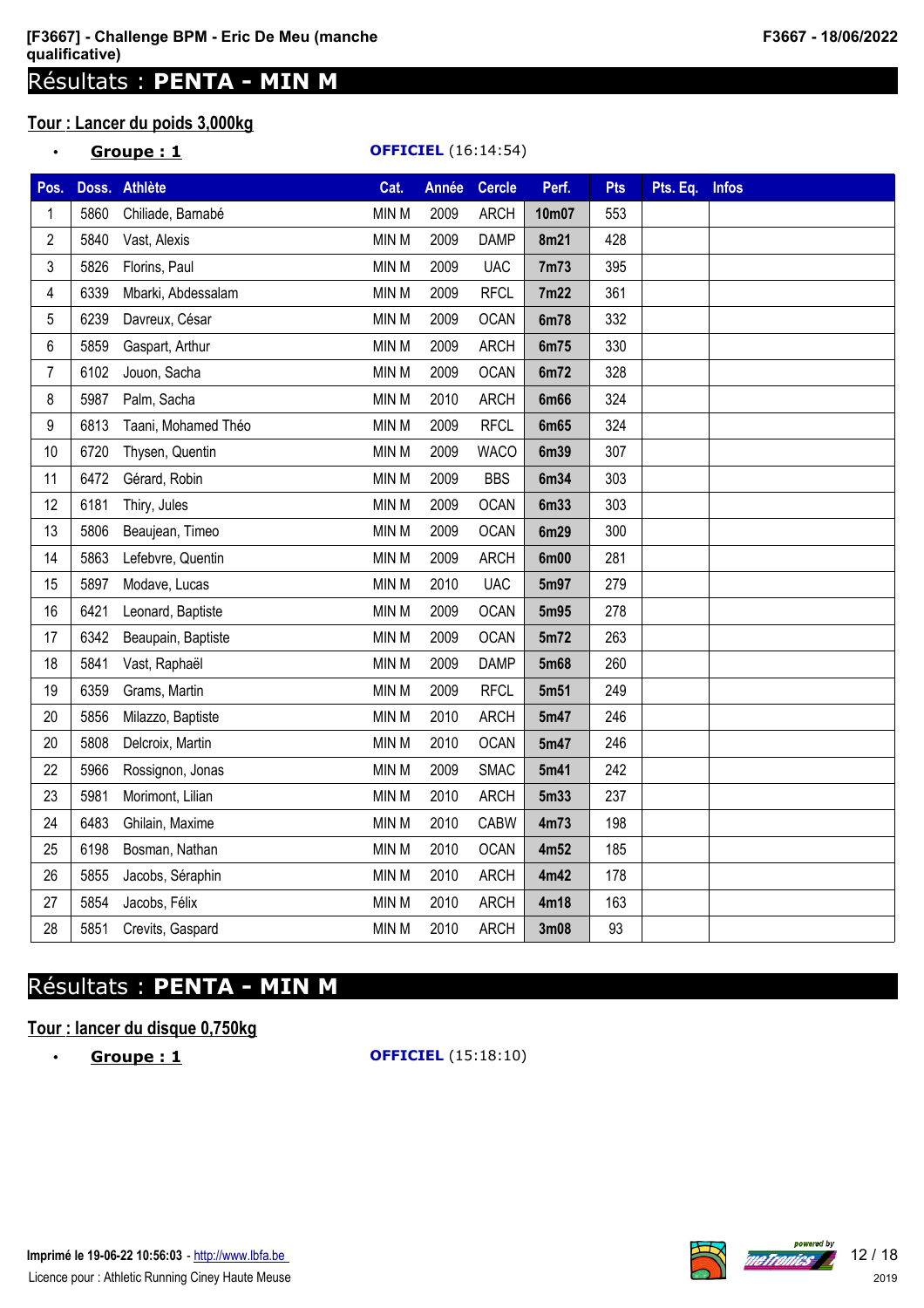| Pos.           | Doss. | <b>Athlète</b>      | Cat.  | <b>Année</b> | <b>Cercle</b> | Perf.        | <b>Pts</b> | Pts. Eq. | <b>Infos</b> |
|----------------|-------|---------------------|-------|--------------|---------------|--------------|------------|----------|--------------|
| 1              | 5860  | Chiliade, Barnabé   | MIN M | 2009         | <b>ARCH</b>   | 22m78        | 352        |          |              |
| $\overline{c}$ | 5826  | Florins, Paul       | MIN M | 2009         | <b>UAC</b>    | 22m07        | 337        |          |              |
| 3              | 6813  | Taani, Mohamed Théo | MIN M | 2009         | <b>RFCL</b>   | 21m43        | 324        |          |              |
| 4              | 6339  | Mbarki, Abdessalam  | MIN M | 2009         | <b>RFCL</b>   | 21m29        | 321        |          |              |
| 5              | 5840  | Vast, Alexis        | MIN M | 2009         | <b>DAMP</b>   | 20m09        | 297        |          |              |
| 6              | 5863  | Lefebvre, Quentin   | MIN M | 2009         | <b>ARCH</b>   | 19m51        | 285        |          |              |
| $\overline{7}$ | 6239  | Davreux, César      | MIN M | 2009         | <b>OCAN</b>   | 18m34        | 262        |          |              |
| 8              | 6720  | Thysen, Quentin     | MIN M | 2009         | <b>WACO</b>   | 18m08        | 256        |          |              |
| 9              | 6181  | Thiry, Jules        | MIN M | 2009         | <b>OCAN</b>   | 17m81        | 251        |          |              |
| 10             | 5841  | Vast, Raphaël       | MIN M | 2009         | <b>DAMP</b>   | 17m69        | 248        |          |              |
| 11             | 6359  | Grams, Martin       | MIN M | 2009         | <b>RFCL</b>   | 17m36        | 242        |          |              |
| 12             | 6102  | Jouon, Sacha        | MIN M | 2009         | <b>OCAN</b>   | 17m30        | 241        |          |              |
| 13             | 5808  | Delcroix, Martin    | MIN M | 2010         | <b>OCAN</b>   | 17m13        | 237        |          |              |
| 14             | 5859  | Gaspart, Arthur     | MIN M | 2009         | <b>ARCH</b>   | <b>16m81</b> | 231        |          |              |
| 15             | 6472  | Gérard, Robin       | MIN M | 2009         | <b>BBS</b>    | 16m31        | 221        |          |              |
| 16             | 5897  | Modave, Lucas       | MIN M | 2010         | <b>UAC</b>    | 15m92        | 213        |          |              |
| 17             | 6198  | Bosman, Nathan      | MIN M | 2010         | <b>OCAN</b>   | 15m37        | 202        |          |              |
| 18             | 5987  | Palm, Sacha         | MIN M | 2010         | <b>ARCH</b>   | 15m34        | 202        |          |              |
| 19             | 5806  | Beaujean, Timeo     | MIN M | 2009         | <b>OCAN</b>   | 15m06        | 196        |          |              |
| 20             | 6421  | Leonard, Baptiste   | MIN M | 2009         | <b>OCAN</b>   | 14m82        | 192        |          |              |
| 21             | 6342  | Beaupain, Baptiste  | MIN M | 2009         | <b>OCAN</b>   | 13m84        | 173        |          |              |
| 22             | 5855  | Jacobs, Séraphin    | MIN M | 2010         | <b>ARCH</b>   | 13m37        | 164        |          |              |
| 23             | 5981  | Morimont, Lilian    | MIN M | 2010         | <b>ARCH</b>   | 12m97        | 156        |          |              |
| 24             | 6483  | Ghilain, Maxime     | MIN M | 2010         | <b>CABW</b>   | 12m14        | 140        |          |              |
| 25             | 5966  | Rossignon, Jonas    | MIN M | 2009         | <b>SMAC</b>   | 11m61        | 130        |          |              |
| 26             | 5856  | Milazzo, Baptiste   | MIN M | 2010         | <b>ARCH</b>   | 11m25        | 123        |          |              |
| 27             | 5854  | Jacobs, Félix       | MIN M | 2010         | <b>ARCH</b>   | 10m23        | 104        |          |              |
| 28             | 5851  | Crevits, Gaspard    | MIN M | 2010         | <b>ARCH</b>   | 6m78         | 43         |          |              |

# Résultats : **PENTA - MIN M**

# **Tour : 1000 mètres**

## • **Série : 1 OFFICIEL** (16:40:14)

| Pos. |      | Doss. Athlète    | Cat.  |      | Année Cercle | Perf.   | <b>Pts</b> | Pts. Eq. Infos |  |
|------|------|------------------|-------|------|--------------|---------|------------|----------------|--|
|      | 5987 | Palm, Sacha      | MIN M | 2010 | ARCH         | 3:26.71 | 656        |                |  |
| 2    | 5897 | Modave, Lucas    | MIN M | 2010 | <b>UAC</b>   | 3:31.48 | 614        |                |  |
| 3    | 6102 | Jouon, Sacha     | MIN M | 2009 | <b>OCAN</b>  | 3:33.93 | 593        |                |  |
| 4    | 5851 | Crevits, Gaspard | MIN M | 2010 | ARCH         | 3:37.00 | 567        |                |  |
| 5    | 5859 | Gaspart, Arthur  | MIN M | 2009 | ARCH         | 3:47.44 | 483        |                |  |
| 6    | 5966 | Rossignon, Jonas | MIN M | 2009 | SMAC         | 3:48.82 | 472        |                |  |
|      | 5808 | Delcroix, Martin | min M | 2010 | <b>OCAN</b>  | 3:51.85 | 450        |                |  |



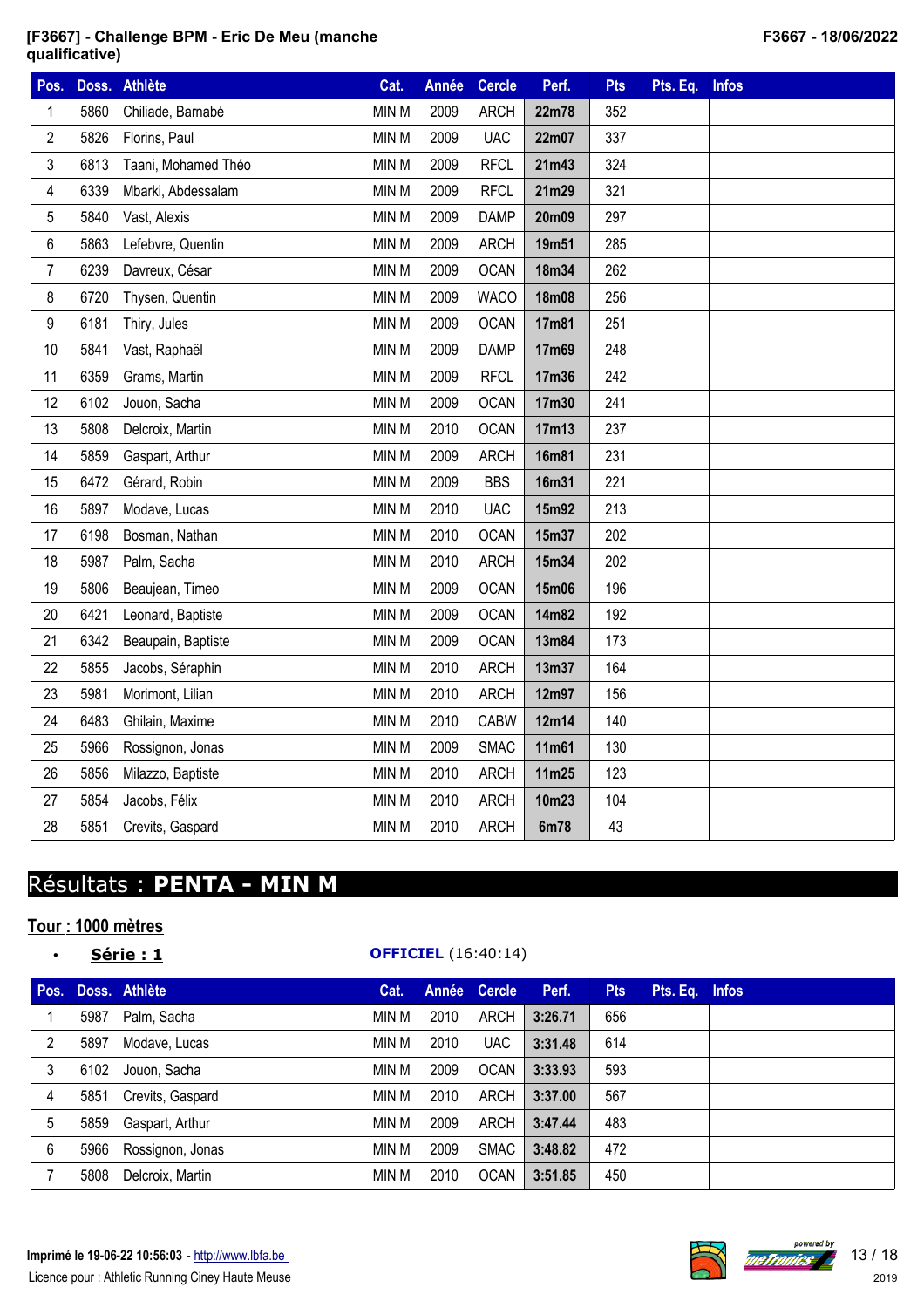| Pos. |      | Doss. Athlète       | Cat.  |      | Année Cercle | Perf.   | <b>Pts</b> | Pts. Eq. Infos |  |
|------|------|---------------------|-------|------|--------------|---------|------------|----------------|--|
| 8    | 6198 | Bosman, Nathan      | min M | 2010 | <b>OCAN</b>  | 3:52.91 | 442        |                |  |
| 9    | 5981 | Morimont, Lilian    | MIN M | 2010 | ARCH         | 3:54.15 | 433        |                |  |
| 10   | 5855 | Jacobs, Séraphin    | MIN M | 2010 | ARCH         | 3:56.09 | 418        |                |  |
| 11   | 6421 | Leonard, Baptiste   | min M | 2009 | <b>OCAN</b>  | 3:56.53 | 415        |                |  |
| 12   | 5854 | Jacobs, Félix       | MIN M | 2010 | ARCH         | 3:58.48 | 401        |                |  |
| 13   | 6359 | Grams, Martin       | min M | 2009 | <b>RFCL</b>  | 4:04.23 | 361        |                |  |
| 14   | 6813 | Taani, Mohamed Théo | MIN M | 2009 | <b>RFCL</b>  | 4:06.71 | 345        |                |  |

### • **Série : 2 OFFICIEL** (16:40:14)

| Pos.            |      | Doss. Athlète      | Cat.  | <b>Année</b> | <b>Cercle</b> | Perf.   | <b>Pts</b> | Pts. Eq. | <b>Infos</b> |
|-----------------|------|--------------------|-------|--------------|---------------|---------|------------|----------|--------------|
|                 | 5860 | Chiliade, Barnabé  | MIN M | 2009         | <b>ARCH</b>   | 3:05.51 | 858        |          |              |
| $\overline{2}$  | 5863 | Lefebvre, Quentin  | MIN M | 2009         | <b>ARCH</b>   | 3:06.37 | 849        |          |              |
| 3               | 5840 | Vast, Alexis       | MIN M | 2009         | <b>DAMP</b>   | 3:18.70 | 729        |          |              |
| 4               | 6720 | Thysen, Quentin    | MIN M | 2009         | <b>WACO</b>   | 3:19.51 | 721        |          |              |
| 5               | 6181 | Thiry, Jules       | MIN M | 2009         | <b>OCAN</b>   | 3:21.66 | 702        |          |              |
| 6               | 6339 | Mbarki, Abdessalam | MIN M | 2009         | <b>RFCL</b>   | 3:22.89 | 690        |          |              |
| 7               | 6239 | Davreux, César     | MIN M | 2009         | <b>OCAN</b>   | 3:23.04 | 689        |          |              |
| 8               | 5806 | Beaujean, Timeo    | MIN M | 2009         | <b>OCAN</b>   | 3:24.23 | 678        |          |              |
| 9               | 5841 | Vast, Raphaël      | MIN M | 2009         | <b>DAMP</b>   | 3:24.81 | 673        |          |              |
| 10 <sup>1</sup> | 6342 | Beaupain, Baptiste | MIN M | 2009         | <b>OCAN</b>   | 3:30.88 | 619        |          |              |
| 11              | 5826 | Florins, Paul      | MIN M | 2009         | <b>UAC</b>    | 3:31.86 | 611        |          |              |
| 12              | 5856 | Milazzo, Baptiste  | MIN M | 2010         | <b>ARCH</b>   | 3:33.31 | 598        |          |              |
| 13              | 6483 | Ghilain, Maxime    | MIN M | 2010         | <b>CABW</b>   | 3:34.10 | 591        |          |              |
| 14              | 6472 | Gérard, Robin      | MIN M | 2009         | <b>BBS</b>    | 3:39.53 | 546        |          |              |

# Résultats : **PENTA - MIN F**

## **Tour : 80 mètres**

| $\bullet$      |      | Série : 1            |       |      | <b>OFFICIEL</b> (14:09:38) |       |            |                |  |
|----------------|------|----------------------|-------|------|----------------------------|-------|------------|----------------|--|
| Pos.           |      | Doss. Athlète        | Cat.  |      | Année Cercle               | Perf. | <b>Pts</b> | Pts. Eq. Infos |  |
|                | 8506 | Duez, Adèle          | MIN F | 2010 | <b>OCAN</b>                | 10.57 | 856        |                |  |
| $\overline{2}$ | 9087 | Kitoko, Kimya Zawiya | MIN F | 2010 | HF                         | 10.76 | 810        |                |  |
| 3              | 8570 | Goffaux, Eléanore    | MIN F | 2009 | ARCH                       | 11.02 | 749        |                |  |
| $\overline{4}$ | 8754 | Lesenfants, Léna     | MIN F | 2009 | <b>SPA</b>                 | 11.17 | 715        |                |  |
| 5              | 8505 | Lefebvre, Lucie      | MIN F | 2009 | <b>OCAN</b>                | 11.45 | 654        |                |  |
| 6              | 8567 | Dujeux, Maëlle       | MIN F | 2009 | <b>ARCH</b>                | 11.61 | 620        |                |  |
| $\overline{7}$ | 8682 | Bodart, Julia        | MIN F | 2009 | <b>ARCH</b>                | 11.77 | 586        |                |  |

### • **Série : 2 OFFICIEL** (14:09:38)

|  | Pos. Doss. Athlète  |       |      | Cat. Année Cercle Perf. |       |     | <b>Pts</b> Pts. Eq. Infos |  |
|--|---------------------|-------|------|-------------------------|-------|-----|---------------------------|--|
|  | 8572 Cosyns, Adélie | MIN F | 2009 | ARCH                    | 11.63 | 615 |                           |  |
|  | 8674 Dave, Angèle   | MIN F | 2009 | ARCH I                  | 12.23 | 495 |                           |  |

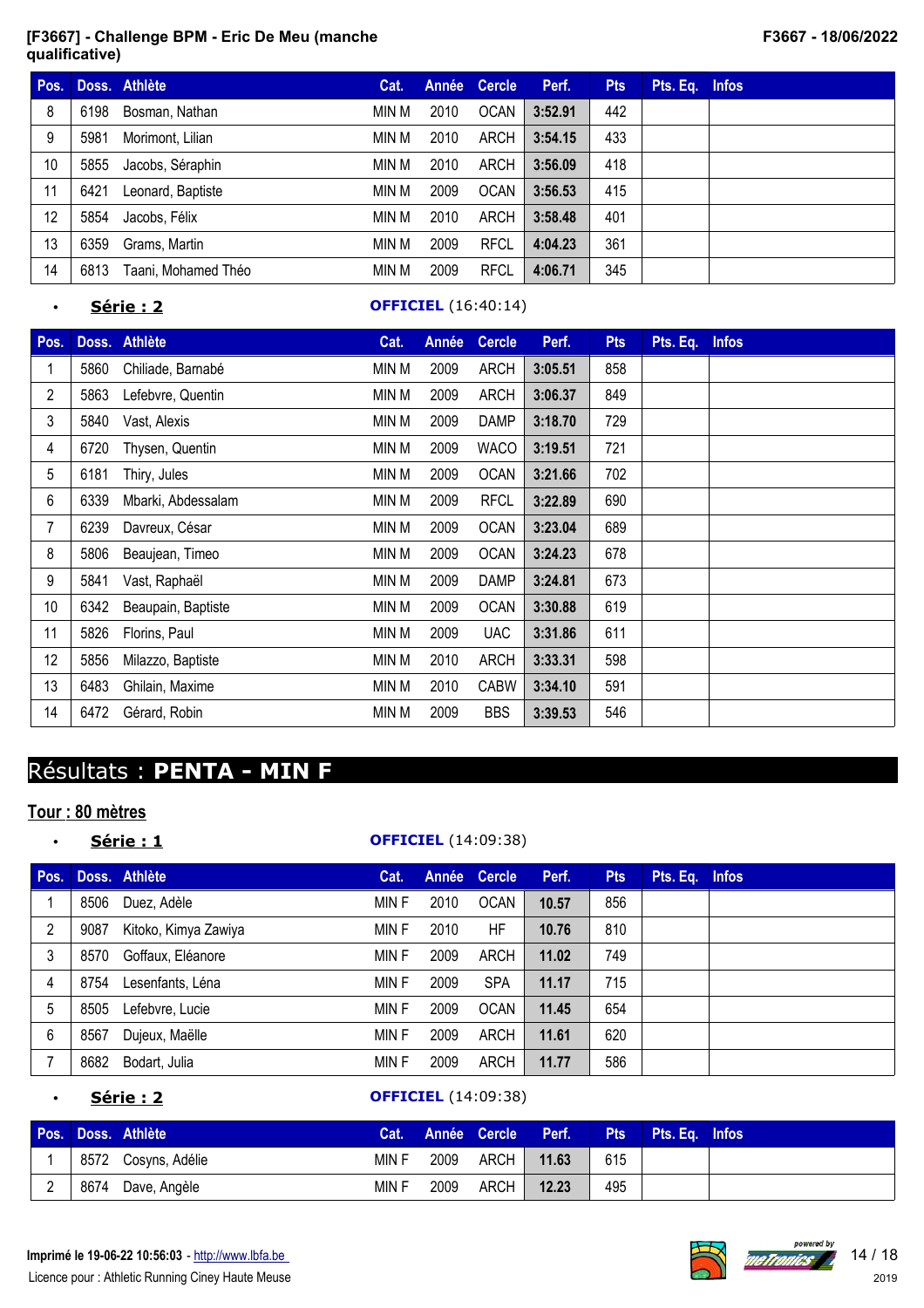| Pos. |      | Doss. Athlète      | Cat.  |      | Année Cercle | Perf. | <b>Pts</b> | Pts. Eq. Infos |  |
|------|------|--------------------|-------|------|--------------|-------|------------|----------------|--|
| 3    | 8877 | Moxhon, Coralie    | MIN F | 2009 | OCAN         | 12.25 | 491        |                |  |
| 4    | 9003 | Fontaine, Apolline | MIN F | 2009 | OCAN         | 12.31 | 480        |                |  |
| 5    | 8562 | Corten, Chloé      | MIN F | 2010 | ARCH         | 12.53 | 440        |                |  |
| 6    | 8650 | Delaite, Maya      | MIN F | 2010 | <b>OCAN</b>  | 12.59 | 429        |                |  |
|      | 8875 | van der Werff, Eva | MIN F | 2010 | <b>SPA</b>   | 13.20 | 326        |                |  |

## • **Série : 3 OFFICIEL** (14:09:38)

| Pos. |      | Doss. Athlète          | Cat.  |      | Année Cercle | Perf. | <b>Pts</b> | Pts. Eq. Infos |  |
|------|------|------------------------|-------|------|--------------|-------|------------|----------------|--|
|      | 8676 | Devos, Aurore          | MIN F | 2009 | ARCH         | 11.27 | 693        |                |  |
| 2    | 8542 | Didier-Masuy, Juliette | MIN F | 2009 | <b>OCAN</b>  | 11.63 | 615        |                |  |
| 3    | 8569 | Janton, Eva            | MIN F | 2009 | ARCH         | 12.97 | 363        |                |  |
| 4    | 9004 | Laurent, Irma          | MIN F | 2009 | <b>OCAN</b>  | 13.15 | 334        |                |  |
| 5    | 8880 | Adant, Alice           | MIN F | 2010 | ARCH         | 13.24 | 320        |                |  |
| 6    | 8507 | Godfurnon, Romane      | MIN F | 2009 | <b>OCAN</b>  | 13.32 | 307        |                |  |
|      | 8571 | Rodriguez, Laura       | MIN F | 2009 | ARCH         | 13.84 | 232        |                |  |

# Résultats : **PENTA - MIN F**

# **Tour : Lancer du poids 2,000kg**

|                |      | Groupe: 1              |       |       | <b>OFFICIEL</b> (14:59:33) |             |            |          |              |
|----------------|------|------------------------|-------|-------|----------------------------|-------------|------------|----------|--------------|
| Pos.           |      | Doss. Athlète          | Cat.  | Année | <b>Cercle</b>              | Perf.       | <b>Pts</b> | Pts. Eq. | <b>Infos</b> |
| 1              | 8754 | Lesenfants, Léna       | MINF  | 2009  | <b>SPA</b>                 | 9m78        | 533        |          |              |
| $\overline{2}$ | 9087 | Kitoko, Kimya Zawiya   | MINF  | 2010  | <b>HF</b>                  | 9m44        | 510        |          |              |
| 3              | 8505 | Lefebvre, Lucie        | MINF  | 2009  | <b>OCAN</b>                | 8m54        | 450        |          |              |
| 4              | 8682 | Bodart, Julia          | MINF  | 2009  | <b>ARCH</b>                | 8m37        | 438        |          |              |
| 5              | 8569 | Janton, Eva            | MINF  | 2009  | <b>ARCH</b>                | <b>7m88</b> | 405        |          |              |
| 6              | 8676 | Devos, Aurore          | MINF  | 2009  | <b>ARCH</b>                | 7m87        | 405        |          |              |
| 7              | 8506 | Duez, Adèle            | MIN F | 2010  | <b>OCAN</b>                | 7m42        | 375        |          |              |
| 8              | 8542 | Didier-Masuy, Juliette | MINF  | 2009  | <b>OCAN</b>                | 7m34        | 369        |          |              |
| 9              | 8572 | Cosyns, Adélie         | MINF  | 2009  | <b>ARCH</b>                | 7m17        | 358        |          |              |
| 10             | 8674 | Dave, Angèle           | MINF  | 2009  | <b>ARCH</b>                | 6m89        | 340        |          |              |
| 11             | 8507 | Godfurnon, Romane      | MINF  | 2009  | <b>OCAN</b>                | 6m79        | 333        |          |              |
| 12             | 8570 | Goffaux, Eléanore      | MIN F | 2009  | <b>ARCH</b>                | 6m62        | 322        |          |              |
| 13             | 9004 | Laurent, Irma          | MINF  | 2009  | <b>OCAN</b>                | 6m61        | 321        |          |              |
| 14             | 9003 | Fontaine, Apolline     | MINF  | 2009  | <b>OCAN</b>                | 6m41        | 308        |          |              |
| 15             | 8877 | Moxhon, Coralie        | MINF  | 2009  | <b>OCAN</b>                | 6m32        | 302        |          |              |
| 16             | 8875 | van der Werff, Eva     | MINF  | 2010  | <b>SPA</b>                 | 5m95        | 278        |          |              |
| 17             | 8562 | Corten, Chloé          | MIN F | 2010  | <b>ARCH</b>                | 5m65        | 258        |          |              |
| 18             | 8567 | Dujeux, Maëlle         | MINF  | 2009  | <b>ARCH</b>                | 5m63        | 257        |          |              |
| 19             | 8571 | Rodriguez, Laura       | MINF  | 2009  | <b>ARCH</b>                | 4m85        | 206        |          |              |
| 20             | 8880 | Adant, Alice           | MINF  | 2010  | <b>ARCH</b>                | 4m26        | 168        |          |              |
| 21             | 8650 | Delaite, Maya          | MINF  | 2010  | <b>OCAN</b>                | 3m69        | 132        |          |              |

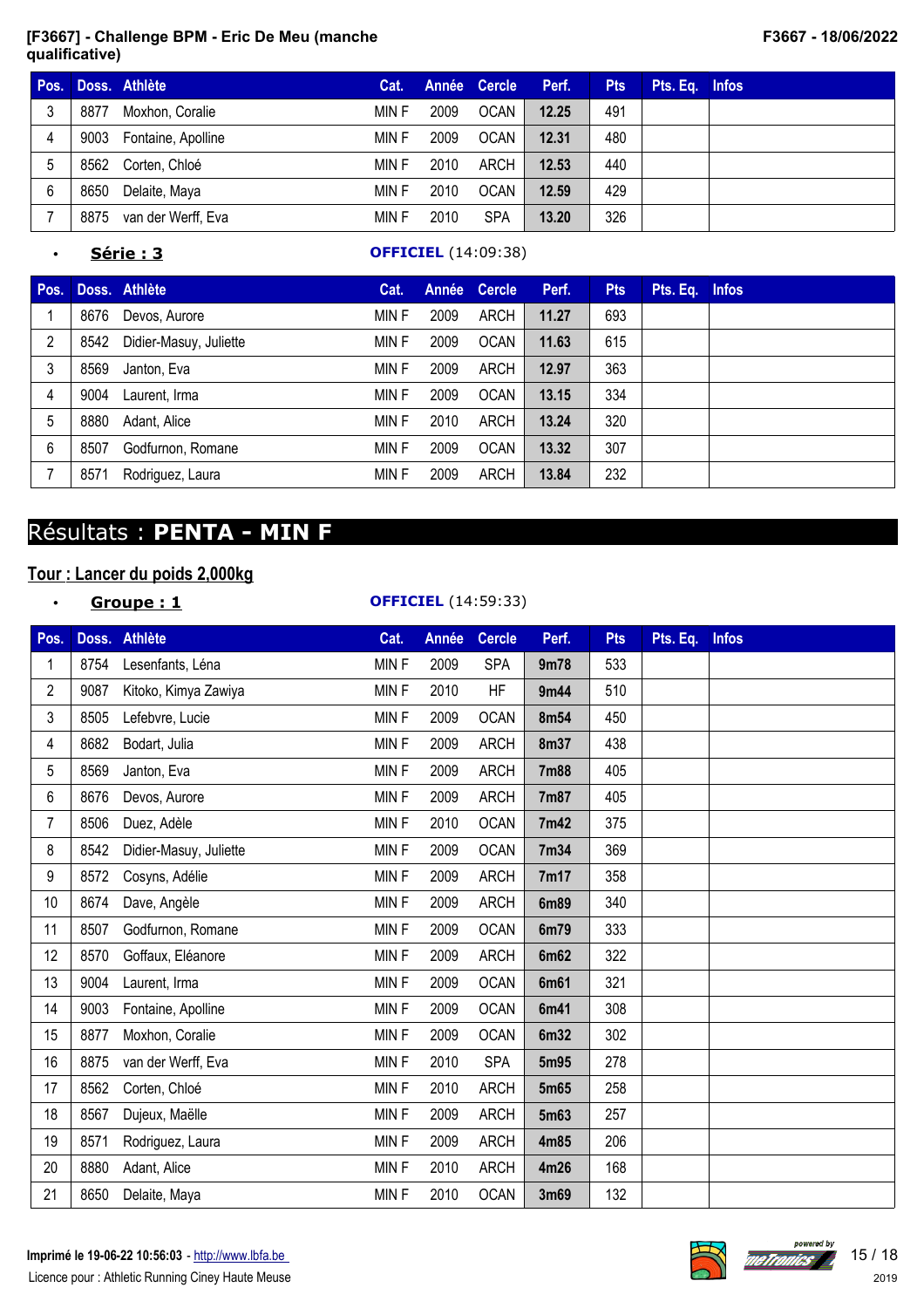# Résultats : **PENTA - MIN F**

# **Tour : Saut en longueur**

| $\bullet$      |      | Groupe: 1              |             | <b>OFFICIEL</b> (16:23:49) |               |       |            |          |              |
|----------------|------|------------------------|-------------|----------------------------|---------------|-------|------------|----------|--------------|
| Pos.           |      | Doss. Athlète          | Cat.        | Année                      | <b>Cercle</b> | Perf. | <b>Pts</b> | Pts. Eq. | <b>Infos</b> |
|                | 9087 | Kitoko, Kimya Zawiya   | <b>MINF</b> | 2010                       | HF            | 4m73  | 541        |          |              |
| $\overline{2}$ | 8506 | Duez, Adèle            | MIN F       | 2010                       | <b>OCAN</b>   | 4m69  | 530        |          |              |
| 3              | 8754 | Lesenfants, Léna       | MIN F       | 2009                       | <b>SPA</b>    | 4m10  | 379        |          |              |
| 4              | 8567 | Dujeux, Maëlle         | MIN F       | 2009                       | <b>ARCH</b>   | 4m02  | 359        |          |              |
| 5              | 8572 | Cosyns, Adélie         | MIN F       | 2009                       | <b>ARCH</b>   | 4m01  | 357        |          |              |
| 6              | 8570 | Goffaux, Eléanore      | MIN F       | 2009                       | <b>ARCH</b>   | 3m98  | 350        |          |              |
| $\overline{7}$ | 8505 | Lefebvre, Lucie        | MIN F       | 2009                       | <b>OCAN</b>   | 3m96  | 345        |          |              |
| 8              | 8682 | Bodart, Julia          | MIN F       | 2009                       | <b>ARCH</b>   | 3m90  | 331        |          |              |
| 9              | 8542 | Didier-Masuy, Juliette | <b>MINF</b> | 2009                       | <b>OCAN</b>   | 3m87  | 324        |          |              |
| 10             | 8676 | Devos, Aurore          | MIN F       | 2009                       | <b>ARCH</b>   | 3m83  | 314        |          |              |
| 11             | 8569 | Janton, Eva            | MIN F       | 2009                       | <b>ARCH</b>   | 3m74  | 294        |          |              |
| 12             | 9004 | Laurent, Irma          | MIN F       | 2009                       | <b>OCAN</b>   | 3m69  | 283        |          |              |
| 13             | 8877 | Moxhon, Coralie        | MIN F       | 2009                       | <b>OCAN</b>   | 3m67  | 278        |          |              |
| 14             | 8875 | van der Werff, Eva     | MINF        | 2010                       | <b>SPA</b>    | 3m50  | 241        |          |              |
| 15             | 8562 | Corten, Chloé          | MIN F       | 2010                       | <b>ARCH</b>   | 3m45  | 230        |          |              |
| 15             | 8650 | Delaite, Maya          | MINF        | 2010                       | <b>OCAN</b>   | 3m45  | 230        |          |              |
| 17             | 8674 | Dave, Angèle           | MIN F       | 2009                       | <b>ARCH</b>   | 3m41  | 222        |          |              |
| 18             | 8507 | Godfurnon, Romane      | MIN F       | 2009                       | <b>OCAN</b>   | 3m06  | 152        |          |              |
| 19             | 9003 | Fontaine, Apolline     | MINF        | 2009                       | <b>OCAN</b>   | 3m02  | 145        |          |              |
| 20             | 8880 | Adant, Alice           | MIN F       | 2010                       | <b>ARCH</b>   | 2m92  | 127        |          |              |
| 21             | 8571 | Rodriguez, Laura       | MINF        | 2009                       | <b>ARCH</b>   | 2m17  | 18         |          |              |

# Résultats : **PENTA - MIN F**

# **Tour : lancer du disque 0,750kg**

| $\bullet$      |      | Groupe: 1            |       |       | <b>OFFICIEL</b> (14:02:54) |       |            |                |  |
|----------------|------|----------------------|-------|-------|----------------------------|-------|------------|----------------|--|
| Pos.           |      | Doss. Athlète        | Cat.  | Année | <b>Cercle</b>              | Perf. | <b>Pts</b> | Pts. Eq. Infos |  |
|                | 8569 | Janton, Eva          | MIN F | 2009  | <b>ARCH</b>                | 24m59 | 390        |                |  |
| $\overline{2}$ | 8754 | Lesenfants, Léna     | MIN F | 2009  | <b>SPA</b>                 | 24m54 | 389        |                |  |
| 3              | 9087 | Kitoko, Kimya Zawiya | MIN F | 2010  | HF                         | 17m96 | 254        |                |  |
| 4              | 8682 | Bodart, Julia        | MIN F | 2009  | <b>ARCH</b>                | 15m82 | 211        |                |  |
| 5              | 8570 | Goffaux, Eléanore    | MIN F | 2009  | <b>ARCH</b>                | 15m33 | 202        |                |  |
| 6              | 9003 | Fontaine, Apolline   | MIN F | 2009  | <b>OCAN</b>                | 14m81 | 192        |                |  |
| 7              | 8507 | Godfurnon, Romane    | MIN F | 2009  | <b>OCAN</b>                | 14m66 | 189        |                |  |
| 8              | 8505 | Lefebvre, Lucie      | MIN F | 2009  | <b>OCAN</b>                | 14m57 | 187        |                |  |
| 9              | 8877 | Moxhon, Coralie      | MIN F | 2009  | <b>OCAN</b>                | 14m34 | 182        |                |  |
| 10             | 8572 | Cosyns, Adélie       | MIN F | 2009  | <b>ARCH</b>                | 13m88 | 173        |                |  |

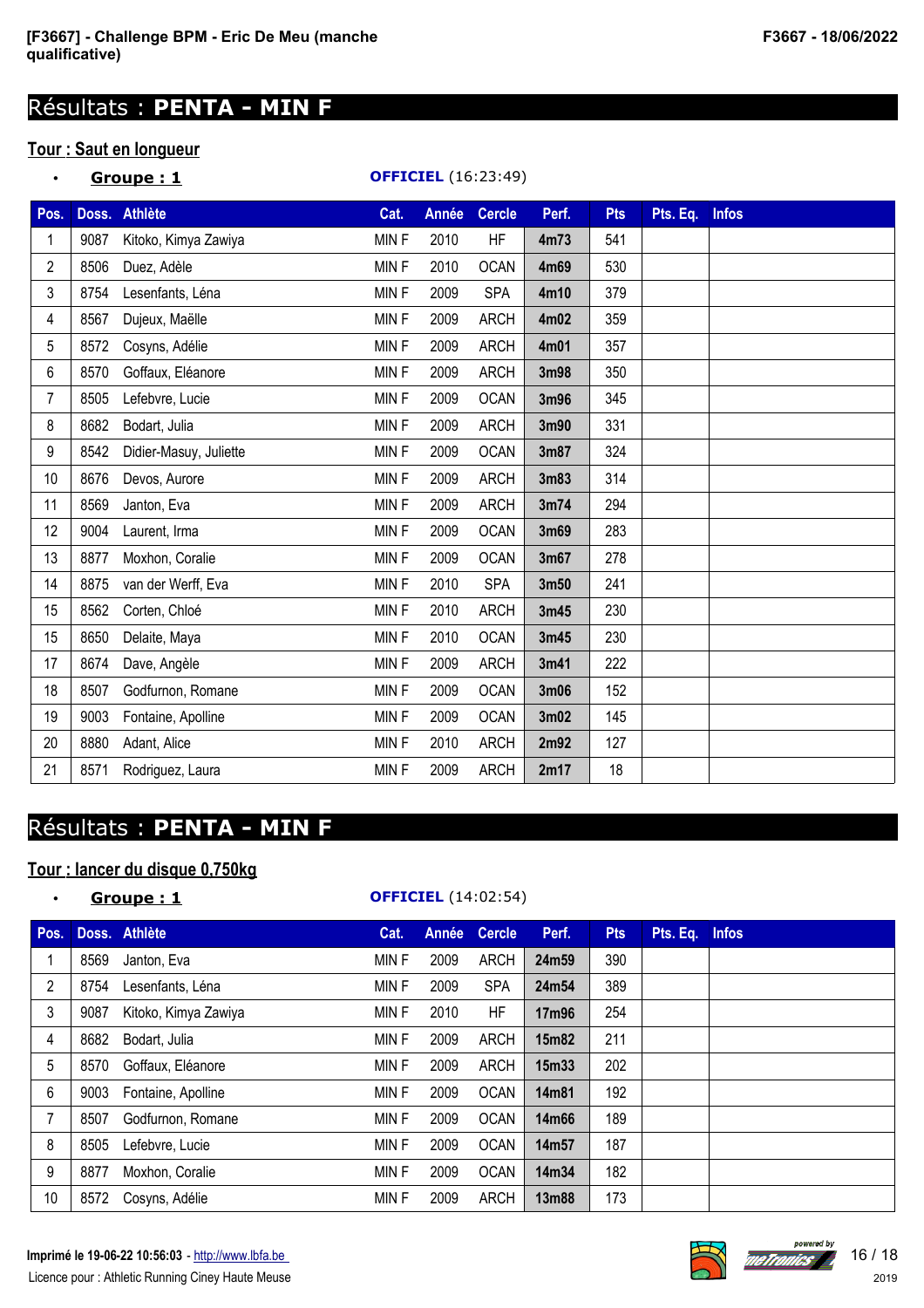| Pos. |      | Doss. Athlète          | Cat.        | Année | <b>Cercle</b> | Perf.             | <b>Pts</b> | Pts. Eq. Infos |  |
|------|------|------------------------|-------------|-------|---------------|-------------------|------------|----------------|--|
| 11   | 9004 | Laurent, Irma          | MIN F       | 2009  | <b>OCAN</b>   | 12m21             | 141        |                |  |
| 12   | 8676 | Devos, Aurore          | MIN F       | 2009  | <b>ARCH</b>   | 12m11             | 139        |                |  |
| 13   | 8506 | Duez, Adèle            | MIN F       | 2010  | <b>OCAN</b>   | 11m25             | 123        |                |  |
| 14   | 8567 | Dujeux, Maëlle         | MIN F       | 2009  | <b>ARCH</b>   | 11m22             | 123        |                |  |
| 15   |      | 8562 Corten, Chloé     | MIN F       | 2010  | ARCH          | 11m01             | 119        |                |  |
| 16   | 8875 | van der Werff, Eva     | MIN F       | 2010  | <b>SPA</b>    | 10m <sub>54</sub> | 110        |                |  |
| 17   | 8880 | Adant, Alice           | MIN F       | 2010  | ARCH          | 9m <sub>56</sub>  | 92         |                |  |
| 18   | 8542 | Didier-Masuy, Juliette | MIN F       | 2009  | <b>OCAN</b>   | 8m <sub>52</sub>  | 73         |                |  |
| 19   | 8650 | Delaite, Maya          | <b>MINF</b> | 2010  | <b>OCAN</b>   | 8m36              | 70         |                |  |
| 20   | 8674 | Dave, Angèle           | MIN F       | 2009  | <b>ARCH</b>   | 7m65              | 58         |                |  |
|      | 8571 | Rodriguez, Laura       | MIN F       | 2009  | <b>ARCH</b>   | <b>NM</b>         | 0          |                |  |

# Résultats : **PENTA - MIN F**

# **Tour : 1000 mètres**

| $\bullet$      | Série : 1 |                    | <b>OFFICIEL</b> (16:55:19) |       |               |         |            |          |              |  |
|----------------|-----------|--------------------|----------------------------|-------|---------------|---------|------------|----------|--------------|--|
| Pos.           |           | Doss. Athlète      | Cat.                       | Année | <b>Cercle</b> | Perf.   | <b>Pts</b> | Pts. Eq. | <b>Infos</b> |  |
|                | 8569      | Janton, Eva        | MIN F                      | 2009  | <b>ARCH</b>   | 3:41.86 | 527        |          |              |  |
| $\overline{2}$ | 8676      | Devos, Aurore      | MIN F                      | 2009  | <b>ARCH</b>   | 3:46.31 | 492        |          |              |  |
| 3              | 8562      | Corten, Chloé      | MIN F                      | 2010  | <b>ARCH</b>   | 3:52.12 | 448        |          |              |  |
| 4              | 9003      | Fontaine, Apolline | MIN F                      | 2009  | <b>OCAN</b>   | 3:56.31 | 417        |          |              |  |
| 5              | 8880      | Adant, Alice       | <b>MINF</b>                | 2010  | <b>ARCH</b>   | 3:57.22 | 410        |          |              |  |
| 6              | 8674      | Dave, Angèle       | MIN F                      | 2009  | <b>ARCH</b>   | 4:01.46 | 380        |          |              |  |
| 7              | 8570      | Goffaux, Eléanore  | MIN F                      | 2009  | <b>ARCH</b>   | 4:04.38 | 360        |          |              |  |
| 8              | 8507      | Godfurnon, Romane  | <b>MINF</b>                | 2009  | <b>OCAN</b>   | 4:04.74 | 358        |          |              |  |
| 9              | 8650      | Delaite, Maya      | MIN F                      | 2010  | <b>OCAN</b>   | 4:13.53 | 301        |          |              |  |
| 10             | 8571      | Rodriguez, Laura   | MIN F                      | 2009  | <b>ARCH</b>   | 4:23.31 | 243        |          |              |  |

## • **Série : 2 OFFICIEL** (16:55:19)

| Pos.           |      | Doss. Athlète          | Cat.        | Année | <b>Cercle</b> | Perf.   | <b>Pts</b> | Pts. Eq. | <b>Infos</b> |
|----------------|------|------------------------|-------------|-------|---------------|---------|------------|----------|--------------|
|                | 8682 | Bodart, Julia          | MIN F       | 2009  | <b>ARCH</b>   | 3:18.15 | 734        |          |              |
| $\overline{2}$ | 9087 | Kitoko, Kimya Zawiya   | MIN F       | 2010  | HF            | 3:20.80 | 709        |          |              |
| 3              | 8875 | van der Werff, Eva     | <b>MINF</b> | 2010  | <b>SPA</b>    | 3:22.51 | 694        |          |              |
| 4              | 8506 | Duez, Adèle            | MIN F       | 2010  | <b>OCAN</b>   | 3:26.73 | 656        |          |              |
| 5              | 8754 | Lesenfants, Léna       | <b>MINF</b> | 2009  | <b>SPA</b>    | 3:32.04 | 609        |          |              |
| 6              | 8572 | Cosyns, Adélie         | <b>MINF</b> | 2009  | <b>ARCH</b>   | 3:32.22 | 607        |          |              |
| 7              | 8567 | Dujeux, Maëlle         | MIN F       | 2009  | ARCH          | 3:35.34 | 581        |          |              |
| 8              | 8505 | Lefebvre, Lucie        | MIN F       | 2009  | <b>OCAN</b>   | 3:42.43 | 523        |          |              |
| 9              | 8542 | Didier-Masuy, Juliette | MIN F       | 2009  | <b>OCAN</b>   | 3:45.19 | 501        |          |              |
| 10             | 9004 | Laurent, Irma          | <b>MINF</b> | 2009  | <b>OCAN</b>   | 3:45.99 | 494        |          |              |
| 11             | 8877 | Moxhon, Coralie        | MIN F       | 2009  | <b>OCAN</b>   | 3:51.43 | 453        |          |              |